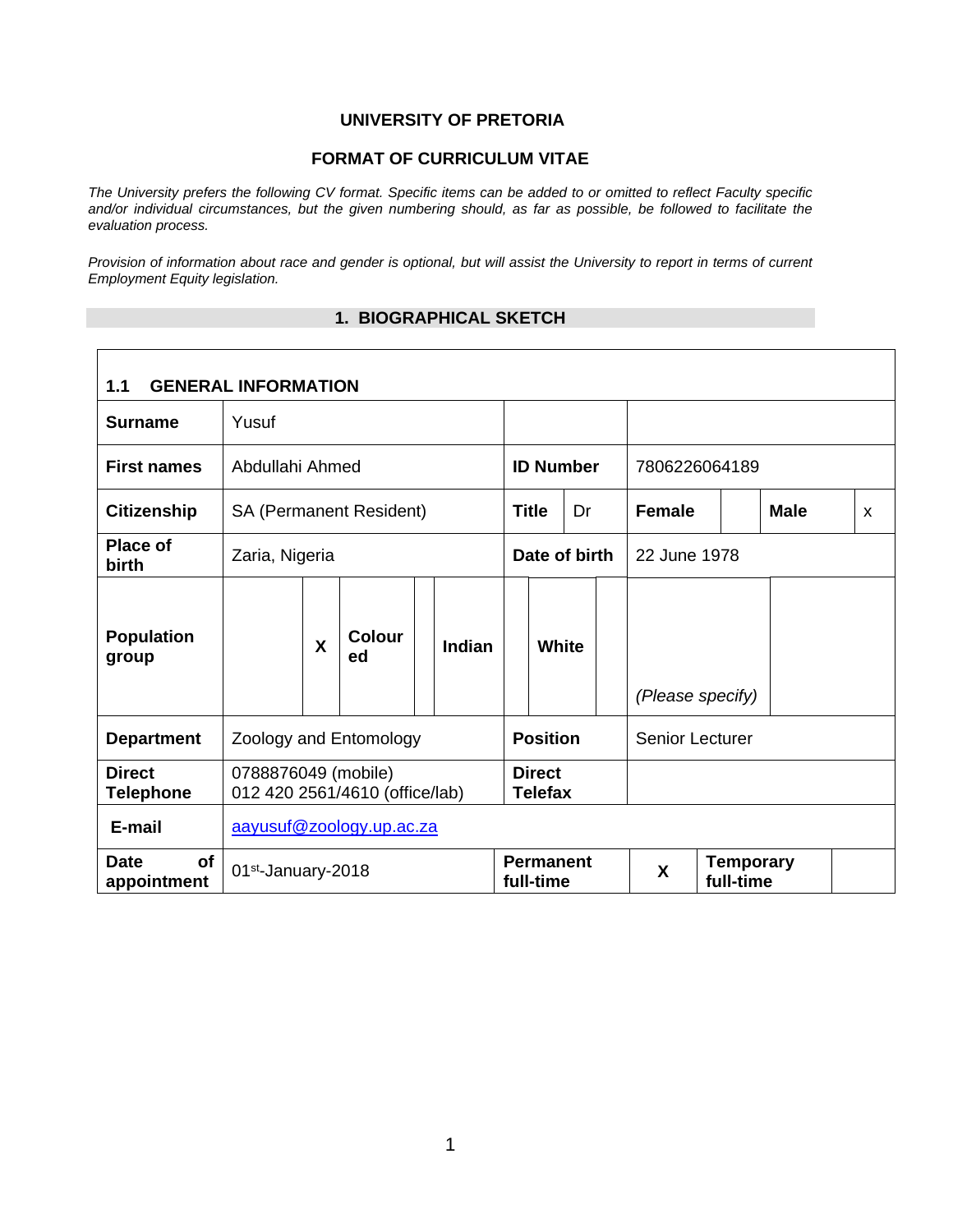| 1.2                                 | <b>ACADEMIC QUALIFICATIONS OBTAINED</b>                              |                                           |      |                                                              |  |  |  |
|-------------------------------------|----------------------------------------------------------------------|-------------------------------------------|------|--------------------------------------------------------------|--|--|--|
| 1.<br>Degr<br>ee/<br><b>Diploma</b> | 2.<br><b>Field</b><br>of<br>study                                    | i. Higher education<br>institution        | Year | <b>Distinctions</b>                                          |  |  |  |
| PhD                                 | Entomology                                                           | University of Pretoria, South<br>Africa   | 2010 | <b>NA</b>                                                    |  |  |  |
| <b>MSc</b>                          | Instrumental<br>Analytical<br>Sciences:<br>Environmental<br>Analysis | Robert Gordon University,<br>Aberdeen, UK | 2004 | <b>MSc with Distinction</b>                                  |  |  |  |
| <b>MSc</b>                          | Biodiversity,<br>Wildlife and<br>Ecosystem<br><b>Health</b>          | The University of Edinburgh,<br>UK        | 2015 | <b>NA</b>                                                    |  |  |  |
| BSc (Hons)                          | <b>Biological</b><br><b>Sciences</b>                                 | University of Abuja, Nigeria              | 2000 | Second Class Hons<br><b>Upper Division (GPA</b><br>4.32/5.00 |  |  |  |

| <b>WORK EXPERIENCE TO DATE</b><br>1.3                      |                                                             |                                                                 |  |  |  |  |
|------------------------------------------------------------|-------------------------------------------------------------|-----------------------------------------------------------------|--|--|--|--|
| Name of employer                                           | Capacity and/or type of work                                | <b>Period</b><br><b>From</b><br>$\frac{mm}{yy}$<br>to<br>mm/yy) |  |  |  |  |
| University of Pretoria                                     | Senior Lecturer                                             | Jan 2018 to Date                                                |  |  |  |  |
| Martin Luther University, Halle-<br>Wittenberg, Germany    | George Foster Experienced Research<br>Fellow                | Nov. 2016 to Feb. 2018                                          |  |  |  |  |
| University of Pretoria                                     | NRF Research Career Advancement<br>Fellow                   | Dec 2014 to Dec 2017                                            |  |  |  |  |
| University of Pretoria                                     | Principal Investigator M2B3 SARChI<br>Chair                 | Nov. 2013 to Date                                               |  |  |  |  |
| University of Pretoria                                     | Postdoctoral Research fellow                                | Nov. 2010 to Nov. 2014                                          |  |  |  |  |
| <b>ICIPE Nairobi Kenya</b>                                 | PhD scholar                                                 | Sept. 2006 to Feb. 2010                                         |  |  |  |  |
| Ahmadu Bello University Nigeria                            | Lecturer I                                                  | Aug. 2006 to Oct. 2010                                          |  |  |  |  |
| Kaduna State University Nigeria                            | <b>Assistant Lecturer</b>                                   | Jul. 2005 to Jul. 2006                                          |  |  |  |  |
| Kaduna State School of Health                              | <b>Biology Tutor</b>                                        | Dec. 2004 to Jun. 2005                                          |  |  |  |  |
| <b>FRS Marine Laboratory Aberdeen</b>                      | <b>MSc Research Scholar</b>                                 | Feb. 2004 to Sept. 2004                                         |  |  |  |  |
| NTDC Kano Nigeria                                          | Administrative Officer II                                   | Jun. 2003 to Sept. 2003                                         |  |  |  |  |
| <b>Ikwerre Local Government</b><br>Council                 | Administrative Officer/Integrated<br><b>Science Teacher</b> | Jun. 2001 to Jun. 2002                                          |  |  |  |  |
| Nat. Research Institute of<br>Chemical Technology, Nigeria | Student Intern                                              | Jun. 1999 to Dec. 1999                                          |  |  |  |  |

# **2. TEACHING ACTIVITIES**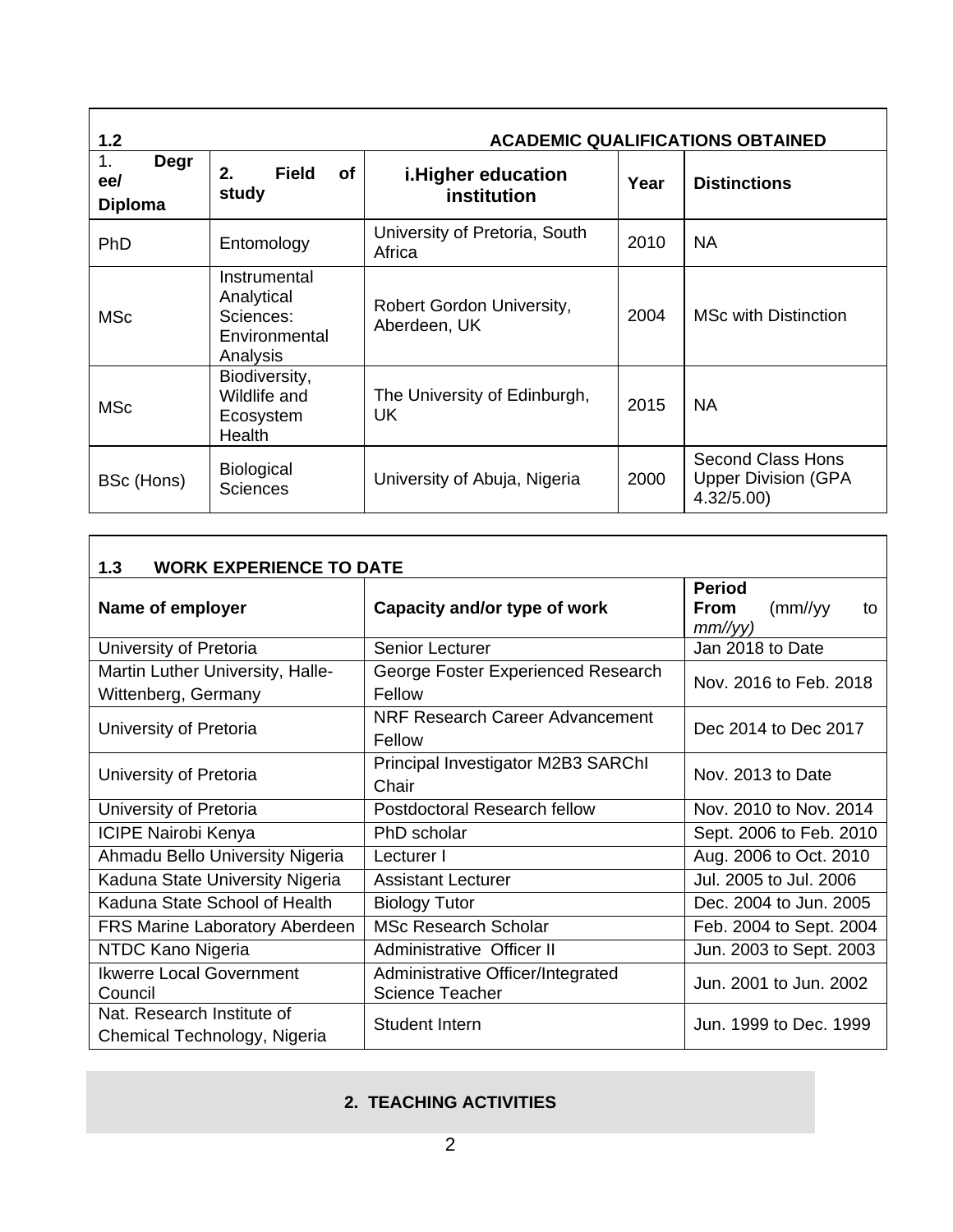| 2.1 Courses presented             |                                   |                               |  |  |  |  |
|-----------------------------------|-----------------------------------|-------------------------------|--|--|--|--|
| Course                            | Level (e.g. second year, Masters) | Self-developed<br>(Yes or No) |  |  |  |  |
| Behavioural Ecology (ZEN 363)     | Third year (Since 2011)           | Yes (co-developed)            |  |  |  |  |
| Physiological Processes (ZEN 361) | Third year (From 2015)            | Yes (co-developed)            |  |  |  |  |
| Insect Diversity (ZEN 355)        | Third year (From 2019)            | Yes (co-developed)            |  |  |  |  |
| Behavioural Ecology (ZEN 712)     | Honours (From 2015)               | Yes (co-developed)            |  |  |  |  |
| Insect Pest Management (ZEN 782)  | Honours (From 2018)               | Yes (co-developed)            |  |  |  |  |

| 2.2 Other education and pedagogic courses presented     |                          |                                                                    |  |  |  |  |
|---------------------------------------------------------|--------------------------|--------------------------------------------------------------------|--|--|--|--|
| <b>Course</b>                                           | Year                     | <b>Institution</b>                                                 |  |  |  |  |
| <b>Molecular Ecology</b>                                | 2017                     | Martin Luther University, Halle-Wittenberg,<br>Germany             |  |  |  |  |
| Insect Taxonomy Evolution and<br>Ecology (ZOOL 735)     | Masters (2010)           | Ahmadu Bello University, Nigeria                                   |  |  |  |  |
| Advance Neurophysiology and<br>Endocrinology (ZOOL 737) | Masters (2010)           | Ahmadu Bello University, Nigeria                                   |  |  |  |  |
| Research Methodology (HMES 80)                          | Honours (2012)           | Department of Industrial Psychology,<br><b>UNISA, South Africa</b> |  |  |  |  |
| <b>Biology Special Option (BIOL 416)</b>                | Fourth year/Hons         | Ahmadu Bello University, Nigeria                                   |  |  |  |  |
| Nematology (ZOOL 434)                                   | Fourth year/Hons         | Ahmadu Bello University, Nigeria                                   |  |  |  |  |
| Introductory Ecology (BIOL111)                          | First year (2010)        | Ahmadu Bello University, Nigeria                                   |  |  |  |  |
| Statistics for Biology (BIOL 218)                       | Second year<br>(2009/10) | Ahmadu Bello, University, Nigeria                                  |  |  |  |  |
| General Biology I (BIO 101)                             | First year (2004/5)      | Kaduna State University, Nigeria                                   |  |  |  |  |
| General Biology II (BIO 102)                            | First year (2004/5)      | Kaduna State University, Nigeria                                   |  |  |  |  |
| <b>Biology for Health Technicians</b><br>(BHT 311)      | Third year (2004)        | Kaduna State School of Health, Nigeria                             |  |  |  |  |
| <b>Computing in Health Sciences</b><br>(COMP 301)       | Third year<br>(2004/05)  | Kaduna State School of Health, Nigeria                             |  |  |  |  |

#### **3. TEACHING OUTPUTS**

#### **3.1 Educational publications and products**

*Provide full details including full titles, names of all the authors, publishers, dates, page numbers etc. Specify your exact contribution to the publications or products. Note that the publications here should be of a didactic nature e.g. articles in educational publications, papers presented at educational conferences, etc. A summary and description of educational products developed can be provided (e.g. study guides, learning materials, multimedia productions (CDs), educational videos, web materials, text books etc.) relevant to university education.*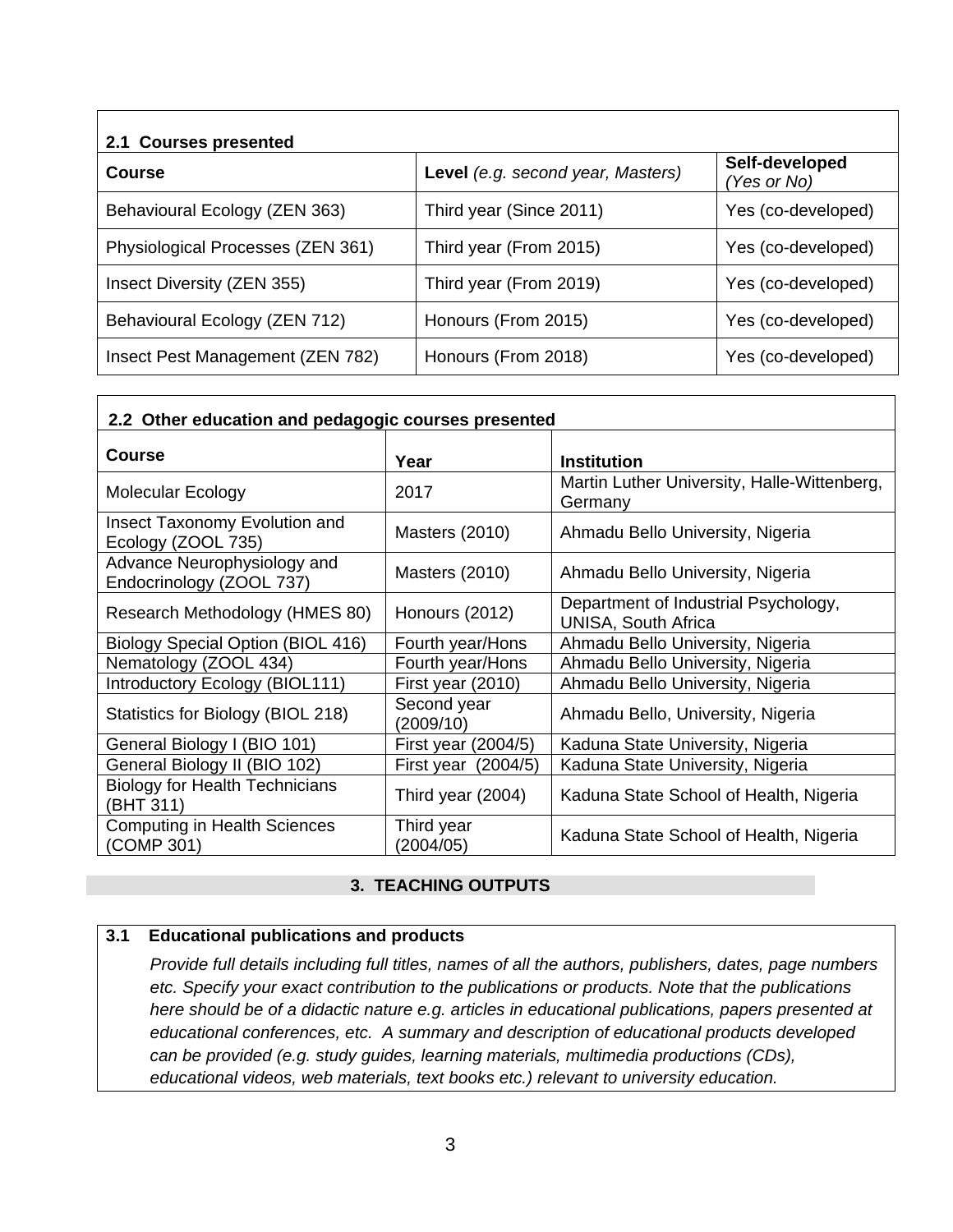● Kiwon kudan zuma littafi na daya: A Hausa Beekeeping manual volume 1 (2011). Published by Food and Environment Research Agency (FERA) , UK

# **4. OTHER TEACHING CONTRIBUTIONS**

# **4.2 Visits to local and overseas universities as guest professor or lecturer in regard to teaching**

*Provide details* 

- Institute for Zoology, Martin Luther University, Halle-Wittenberg, Germany as a visiting Professor (1<sup>st</sup> July 2019- 31<sup>st</sup> December, 2019)
- Zoology II, University of Würzburg, Germany as a Guest lecturer (November, 2019)
- ICIPE Nairobi, Kenya Trainer at International Course for Chemical Ecology (ICE 19) (10<sup>th</sup> June 2019- 21st June, 2019)
- Department of Zoology, Makerere University Uganda, as a guest Lecturer (May 2019) Gave lectures on prospecting for semiochemical control strategies and genetics of African honeybees
- Institute for Zoology, Martin Luther University, Halle-Wittenberg, Germany as a quest Professor (1<sup>st</sup> November 2016- 31<sup>st</sup> January, 2018)
- Department of Biological Sciences Ahmadu Bello University Nigeria as a quest lecturer (11<sup>th</sup>) to 31st December, 2015)
- Department of Biological Sciences, Kaduna state University Nigeria as a guest lecturer (05<sup>th</sup>) to 15<sup>th</sup> December 2012). Gave lectures on Insect Chemical Ecology with reference to social insects
- Department of Zoology, Makerere University Uganda, as a guest Lecturer (September 2012). Gave lectures on the chemistry of mandibular gland pheromones in African honeybees
- Department of Biological Sciences, Ahmadu Bello University Nigeria as a quest Lecturer (December 2013, and 2014). Spoke on Behaviour and Chemical ecology as a scientific discipline

# **5. POSTGRADUATE SUPERVISION**

| Supervision and co-supervision of students who have completed degrees<br>5.1 |                                                               |      |                |                                       |  |
|------------------------------------------------------------------------------|---------------------------------------------------------------|------|----------------|---------------------------------------|--|
| <b>Post-Doctoral fellows</b>                                                 |                                                               |      |                |                                       |  |
| Name of fellow                                                               | Degree/Title of<br>dissertation/ thesis and<br>date completed | Host | <b>Co-host</b> | <b>Duration of</b><br>studies (years) |  |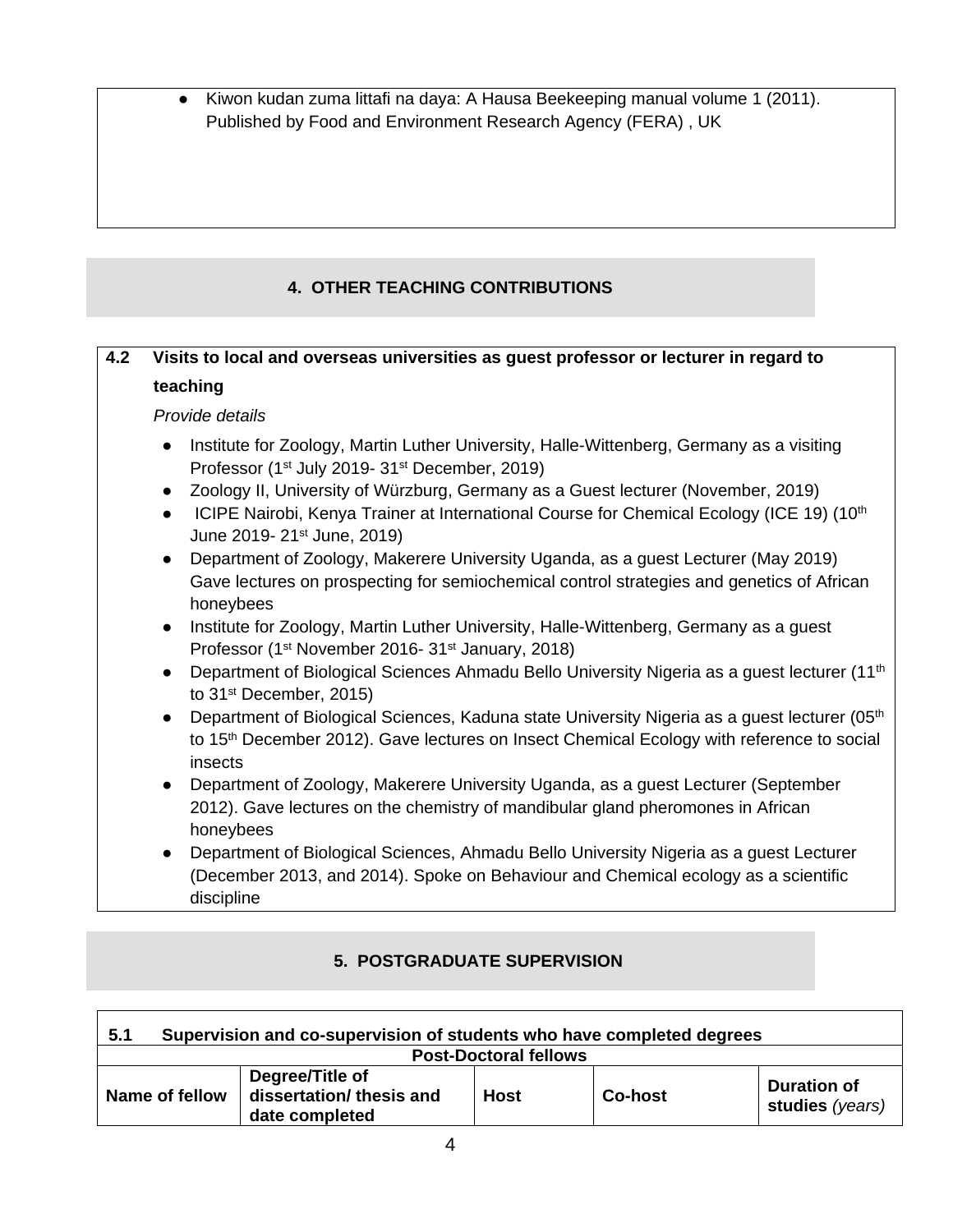| Dr Olabimpe               | Pheromones synergies in                                                                                                                                                                                 | Prof C Pirk                      | Abdullahi A.                                                          | 2 years (2017-          |
|---------------------------|---------------------------------------------------------------------------------------------------------------------------------------------------------------------------------------------------------|----------------------------------|-----------------------------------------------------------------------|-------------------------|
| Okosun                    | reproductive honey bees<br>Communication in small                                                                                                                                                       |                                  | Yusuf<br>Abdullahi A.                                                 | 2019)                   |
| Dr Sandra<br>Mustapa      | hive beetles                                                                                                                                                                                            | Prof C Pirk                      | Yusuf                                                                 | 2 years (2017-<br>2019) |
| Dr Mazi Sanda             | Genetic diversity of wild<br>bees                                                                                                                                                                       | Abdullahi A.<br>Yusuf            |                                                                       | 1 year (2019)           |
| Dr Jarkko Routo           | Genomics of Varroa mites                                                                                                                                                                                | Abdullahi A.<br>Yusuf            |                                                                       | Jan-Feb 2019            |
| Dr Chedly<br>Kastally     | Reproduction biology of<br>varroa                                                                                                                                                                       | Abdullahi A.<br>Yusuf            |                                                                       | Jan-Feb 2019            |
|                           |                                                                                                                                                                                                         | <b>PhDs</b>                      |                                                                       |                         |
| Name of                   | Degree/Title of                                                                                                                                                                                         |                                  |                                                                       | <b>Duration of</b>      |
| student                   | dissertation/ thesis and<br>date completed                                                                                                                                                              | <b>Supervisor</b>                | Co-supervisor(s)                                                      | studies (years)         |
| Olabimpe<br>Okosun        | PhD Entomology,<br>Pheromonal communication<br>in African honeybee<br>workers, Apis mellifera<br>scutellata and Apis<br>mellifera capensis: the role<br>of tergal gland secretions<br>(September, 2016) | Prof<br>Christian<br>Pirk        | Abdullahi A.<br>Yusuf<br><b>Prof Robin Crewe</b>                      | Four                    |
| Nelly Ndungu              | PhD Entomology,<br>Discrimination of<br>Hypotrigona species<br>(Apidae: Meliponinae) in<br>Kenya using Đest<br>architecture, cephalic<br>secretions and molecular<br>tools (April 2019)                 | Prof<br>Christian<br><b>Pirk</b> | Abdullahi A.<br>Yusuf, Masiga<br>Daniel, Nkoba<br>Kiatoko             | <b>Three</b>            |
| <b>Beatrice</b><br>Nganso | PhD Entomology,<br>Mechanisms of Resistance<br>and Tolerance in African<br>and European Honeybees,<br>Apis mellifera L., against<br>Varroa destructor (April<br>2019)                                   | Abdullahi A.<br>Yusuf            | <b>Profs Christian Pirk</b><br>and Baldwyn Torto                      | <b>Three</b>            |
| Njelembo<br>Mbewe         | PhD Entomology,<br>The ecology of Glossina<br>fuscipes fuscipes (Diptera:<br>Glossinidae) and its<br>responses to 4-<br>Methylguaiacol and specific<br>compounds in waterbuck<br>odour (April 2019)     | Prof<br>Christian<br><b>Pirk</b> | Abdullahi Yusuf,<br>Baldwyn Torto,<br>Rajinder Saini,<br>Janet Irungu | Two and half<br>years   |
| Abdelmutalab<br>Gesmalla  | <b>PhD Entomology</b><br>Future distribution and life<br>history traits of three insect<br>pests of Arabica coffee in<br>East Africa: Risks of<br>assessment in the light of                            | Abdullahi A.<br>Yusuf            | Prof Christian Pirk.<br>Dr Regis Babin                                | <b>Three</b>            |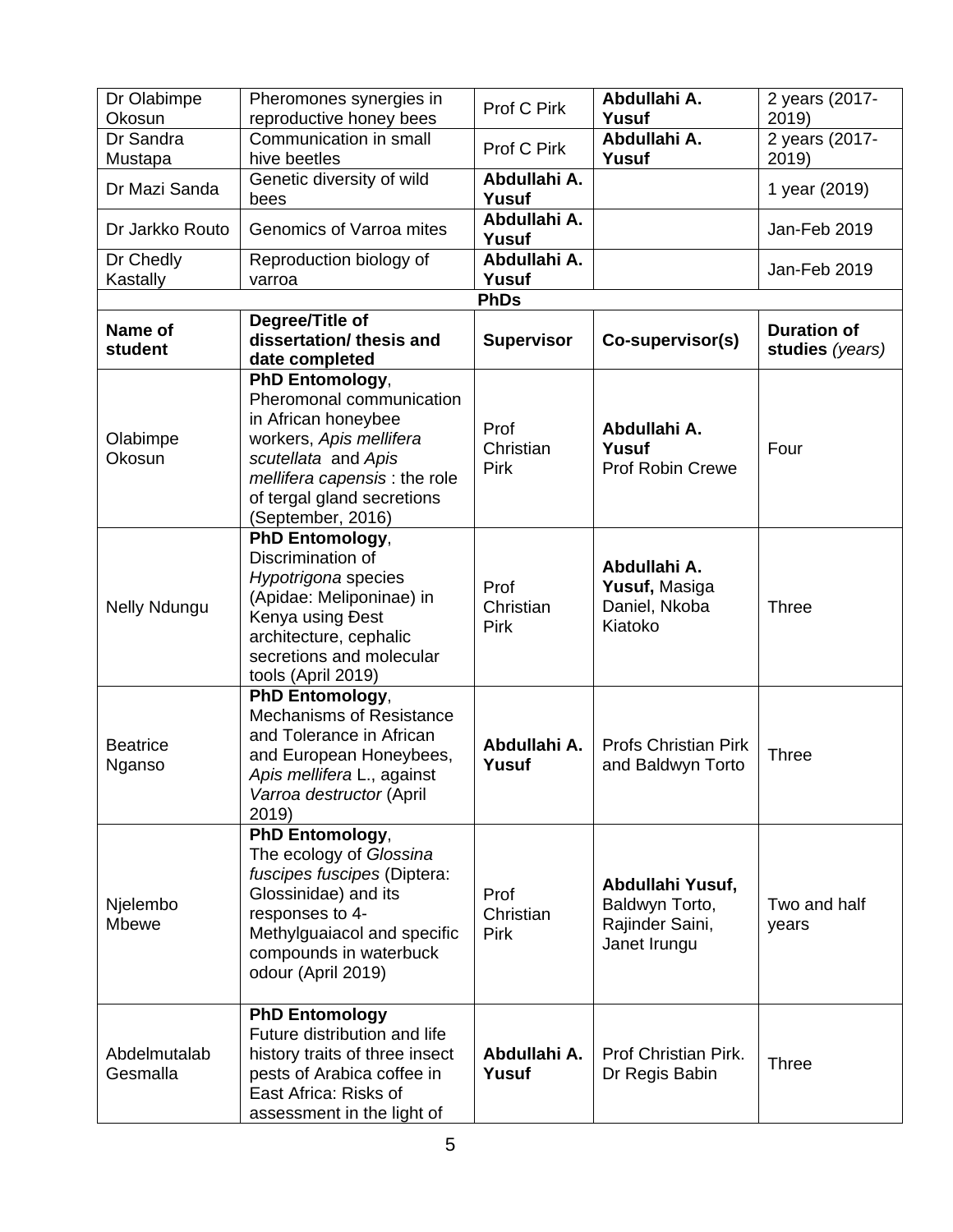|                    | global warming (September,<br>2019)                                                                                                                                                                                   |                                                                             |                                                                    |              |
|--------------------|-----------------------------------------------------------------------------------------------------------------------------------------------------------------------------------------------------------------------|-----------------------------------------------------------------------------|--------------------------------------------------------------------|--------------|
| Fiona Mumoki       | Using functional genomics<br>to provide insights into<br>social parasitism by Cape<br>honey bee clonal workers<br>based on mandibular gland<br>pheromones (Apis mellifera<br>capensis Eschscholtz)<br>(December 2019) | Prof Robin<br>Crewe                                                         | <b>Prof Christian Pirk</b><br>Abdullahi A.<br>Yusuf                | <b>Three</b> |
|                    |                                                                                                                                                                                                                       | <b>MSc</b>                                                                  |                                                                    |              |
| Lerata Mataeli     | <b>MSc Applied Mathematics</b><br>(September 2019)                                                                                                                                                                    | Prof Jean<br>Lubuma<br>(Department<br>οf<br><b>Mathematics</b>              | Abdullahi A.<br>Yusuf                                              | Two          |
| Zoe van Vuuren     | <b>MSc Entomology</b><br>Cohabitation in honey bee<br>hives: Development of<br>HPGs and trophallaxis in<br>Small hive beetles.<br>(September, 2019)                                                                   | Prof<br>Christian<br><b>Pirk</b>                                            | Abdullahi A.<br>Yusuf                                              | Two          |
| Johanna<br>Pipelow | <b>MSc Molecular Biology</b><br>Introgression of Capensis<br>honey bees into the Kruger<br>National park (January,<br>2019)                                                                                           | Prof Robin<br>Moritz (MLU,<br>Halle)                                        | Abdullahi A.<br>Yusuf                                              | Two          |
| Chamanti Liang     | <b>MSc Entomology,</b><br>Production and secretions<br>from mandibular glands of<br>honeybees (July, 2018)                                                                                                            | Prof<br>Christian<br>Pirk                                                   | Abdullahi A.<br>Yusuf<br>Prof Robin Crewe,<br>Dr Hannelie<br>Human | <b>Three</b> |
|                    |                                                                                                                                                                                                                       | <b>BSc Hons</b>                                                             |                                                                    |              |
| Chamanti Liang     | <b>BSc Hons Entomology,</b><br>How to sneak and overrun a<br>honeybee colony (2013)                                                                                                                                   | Prof<br>Christian<br><b>Pirk</b>                                            | Abdullahi A.<br>Yusuf<br>Prof Robin Crewe                          | One          |
| Nikita Venter      | <b>BSc Hons Entomology,</b><br>Temperature and<br>pheromones production in<br>honeybees (2014)                                                                                                                        | Prof<br>Christian<br><b>Pirk</b>                                            | Abdullahi A.<br>Yusuf                                              | One          |
| Zoe van Vuuren     | <b>BSc Hons Entomology,</b><br>Modelling the stability of the<br>hybrid zone between<br>scutellata and capensis<br>(2015)                                                                                             | Abdullahi A.<br>Yusuf                                                       | <b>Prof Christian Pirk</b>                                         | One          |
| Lerata Mataeli     | <b>BSc Hons Applied</b><br>Mathematics, Honeybee<br>population dynamics in the<br>presence of a social<br>parasite (June 2016)                                                                                        | Prof Jean<br>Lubuma<br>(Department<br>οf<br><b>Mathematics</b><br>& Applied | Abdullahi A.<br>Yusuf                                              | Two          |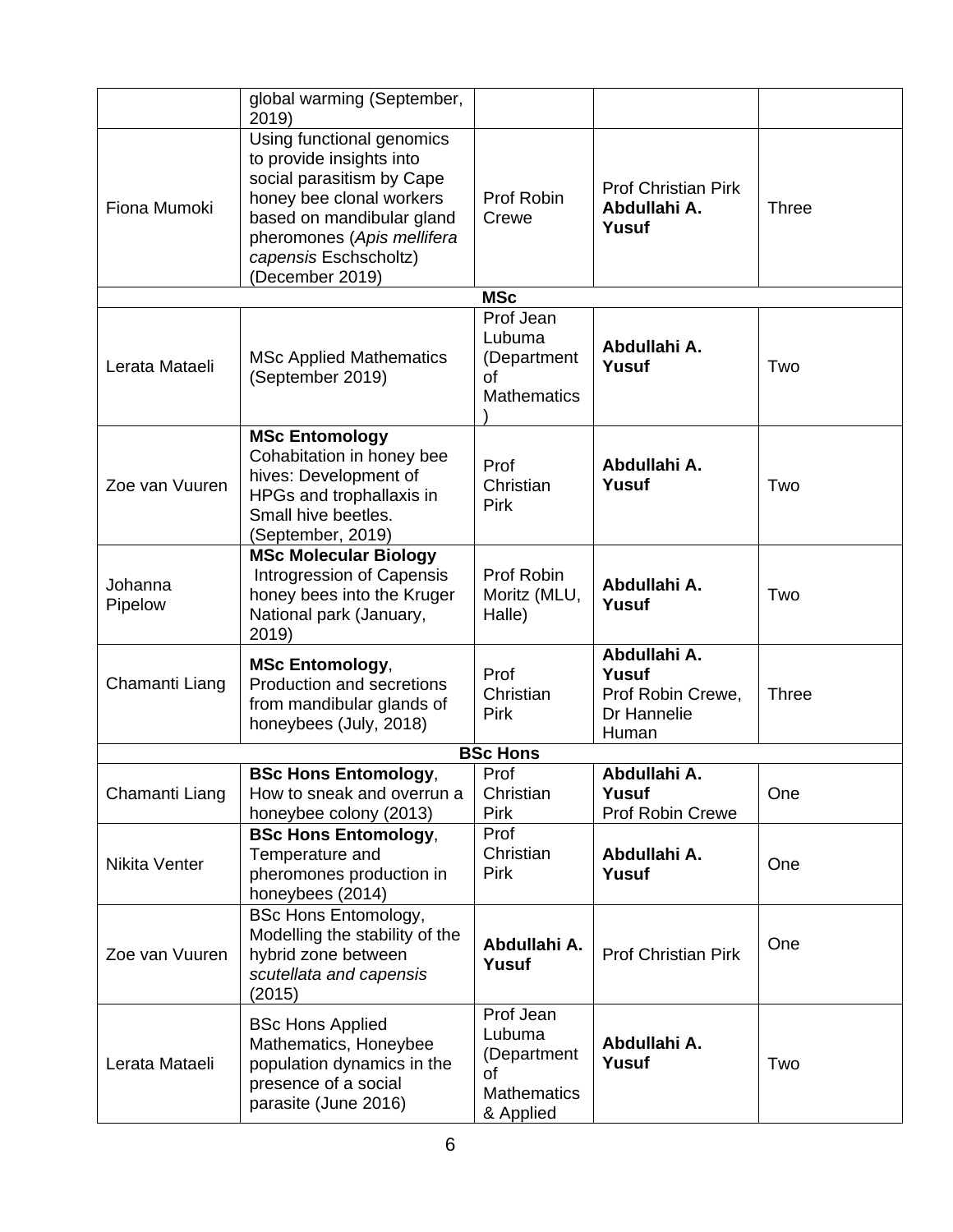|                      |                                                                                                                 | <b>Mathematics</b>        |                                                |     |
|----------------------|-----------------------------------------------------------------------------------------------------------------|---------------------------|------------------------------------------------|-----|
| Anneke<br>Schoeman   | <b>BSc Hons Entomology,</b><br>Speciation and chemical<br>ecology of Epirinus dung<br>beetles (November 2016)   | Prof<br>Catherine<br>Sole | Prof Christian Pirk,<br>Abdullahi A.<br>Yusuf, | One |
| <b>Frans Reyneke</b> | <b>BSc Hons (Wild Life</b><br>Management) Repellences<br>of some commercial snake<br>repellents (November 2018) | Dr Mark<br>Keith          | Abdullahi A.<br>Yusuf<br>Luke Verburgt         | One |

| 5.2                                | <b>Current post-graduate students (PhDs)</b>                          |                                                                                                            |                           |                                                                  |                                       |  |  |
|------------------------------------|-----------------------------------------------------------------------|------------------------------------------------------------------------------------------------------------|---------------------------|------------------------------------------------------------------|---------------------------------------|--|--|
| Name of<br>student                 | <b>Degree</b><br>enrolled for<br>and date of<br>first<br>registration | <b>Project title</b>                                                                                       | <b>Supervisor</b>         | Co-<br>supervisor(s)                                             | Year of<br>registration               |  |  |
| Akua Antwi-<br>Agyakwa             | PhD<br>Entomology<br>(2016)                                           | Development of<br>semiochemical<br>based tools for the<br>management of<br>African citrus<br>trizoid (ACT) | Abdullahi A.<br>Yusuf     | <b>Prof Christian</b><br>Pirk                                    | <b>Third</b><br>(Thesis<br>submitted) |  |  |
| Olabimpe<br>Olaide                 | PhD<br>Entomology<br>(2016)                                           | The<br>Semiochemical<br>basic of repellency<br>to tsetse by Zebra                                          | Prof<br>Christian<br>Pirk | Abdullahi A.<br>Yusuf                                            | <b>Third</b><br>(submitted)           |  |  |
| <b>Istifanus Aiki</b>              | PhD<br>Entomology<br>(2017)                                           | Biogeography and<br>Chemical ecology<br>of Termite species<br>in a Nigerian<br>Savannah                    | Abdullahi A.<br>Yusuf     | <b>Prof Christian</b><br>Pirk                                    | Fourth                                |  |  |
| <b>Bethelihem</b><br><b>Bekele</b> | PhD<br>Entomology<br>(2017)                                           | Chemical ecology<br>of fruit flies                                                                         | Abdullahi A.<br>Yusuf     | <b>Prof Christian</b><br>Pirk                                    | Fourth                                |  |  |
| Pascal Ayelo                       | PhD<br>Entomology<br>(2018)                                           | Bioprospecting for<br>semiochemicals<br>against the tomato<br>moth Tuta absoluta                           | Abdullahi A.<br>Yusuf     | <b>Prof Christian</b><br>Pirk<br>Dr Emilie D<br>(CIRAD)          | Second                                |  |  |
| Fairo D.<br>Foryuy                 | PhD<br>Entomology<br>(2019)                                           | Diversity of plants<br>and pollinators and<br>their networks in<br>East African<br>Afromontane<br>regions  | Prof<br>Christian<br>Pirk | Abdullahi A.<br>Yusuf<br>Dr Michael<br>Lattorf (icipe,<br>Kenya) | Second                                |  |  |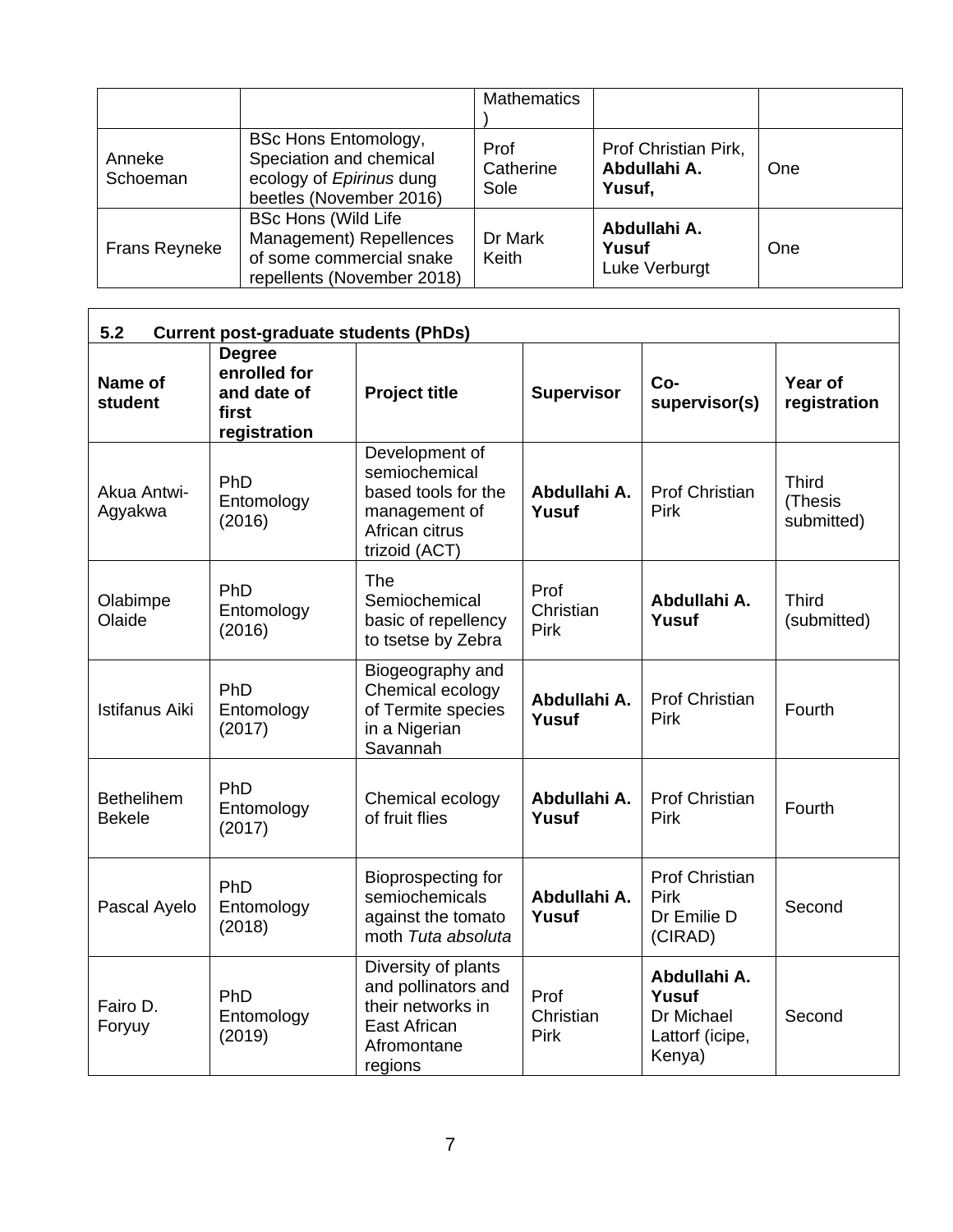| Refilwe<br>Modiba   | PhD<br>Entomology<br>(2019)                 | Population<br>genetics and<br>behavior of the<br>Termite raiding ant<br>Megaponera analis                                                                                            | Abdullahi A.<br>Yusuf     | <b>Prof Christian</b><br><b>Pirk</b>                    | Second |
|---------------------|---------------------------------------------|--------------------------------------------------------------------------------------------------------------------------------------------------------------------------------------|---------------------------|---------------------------------------------------------|--------|
| Nadia K.<br>Toukem  | PhD<br>Entomology<br>(2019)                 | Optimisation of the<br>management of<br>key avocado pests<br>for its effective<br>integration with<br>pollinators<br>conservation<br>efforts in East<br>Africa                       | Abdullahi A.<br>Yusuf     | Dr Thomas<br><b>Dubois</b><br>(icipe, Kenya)            | Second |
| Vongai<br>Pradza    | PhD<br>Entomology<br>(2019)                 | Development of<br><b>Effective Bio-</b><br>pesticides against<br>whiteflies infesting<br>vegetables in<br>Kenya                                                                      | Abdullahi A.<br>Yusuf     | Dr Fathiya<br>Khamis (icipe,<br>Kenya)                  | Second |
| Lerata<br>Mataeli   | PhD Applied<br><b>Mathematics</b><br>(2020) | Honey bee<br>population<br>dynamics in the<br>presence of a<br>social parasite                                                                                                       | Prof Jean<br>Lubuma       | Abdullahi A.<br>Yusuf                                   | First  |
| Ayaovi<br>Agbese    | PhD<br>Entomology<br>(2020)                 | Integrating auto<br>dissemination<br>device and fungal<br>endophytes for<br>sustainable<br>management of<br>Tuta absoluta<br>(Meyrick)<br>(Lepidoptera:<br>Gelechiidae)              | Abdullahi A.<br>Yusuf     | Dr Akutse<br>Komivi (icipe,<br>Kenya)                   | First  |
| Jackson<br>Muyobela | PhD<br>Entomology<br>(2020)                 | Effective methods<br>for identifying<br>isolated<br>populations of<br>Savannah tsetse<br>flies: host-<br>orientation<br>behaviour,<br>chemical ecology<br>and population<br>genetics | Prof<br>Catherine<br>Sole | <b>Prof Christian</b><br>Pirk,<br>Abdullahi A.<br>Yusuf | First  |
|                     |                                             | <b>Current MSc students</b>                                                                                                                                                          |                           |                                                         |        |
| Frans<br>Reynecke   | <b>MSc Wildlife</b><br>Management<br>(2019) | The efficacy of two<br>snake repelling<br>agents when<br>applied outdoors                                                                                                            | Dr Mark<br>Keith          | Abdullahi A.<br>Yusuf                                   | Second |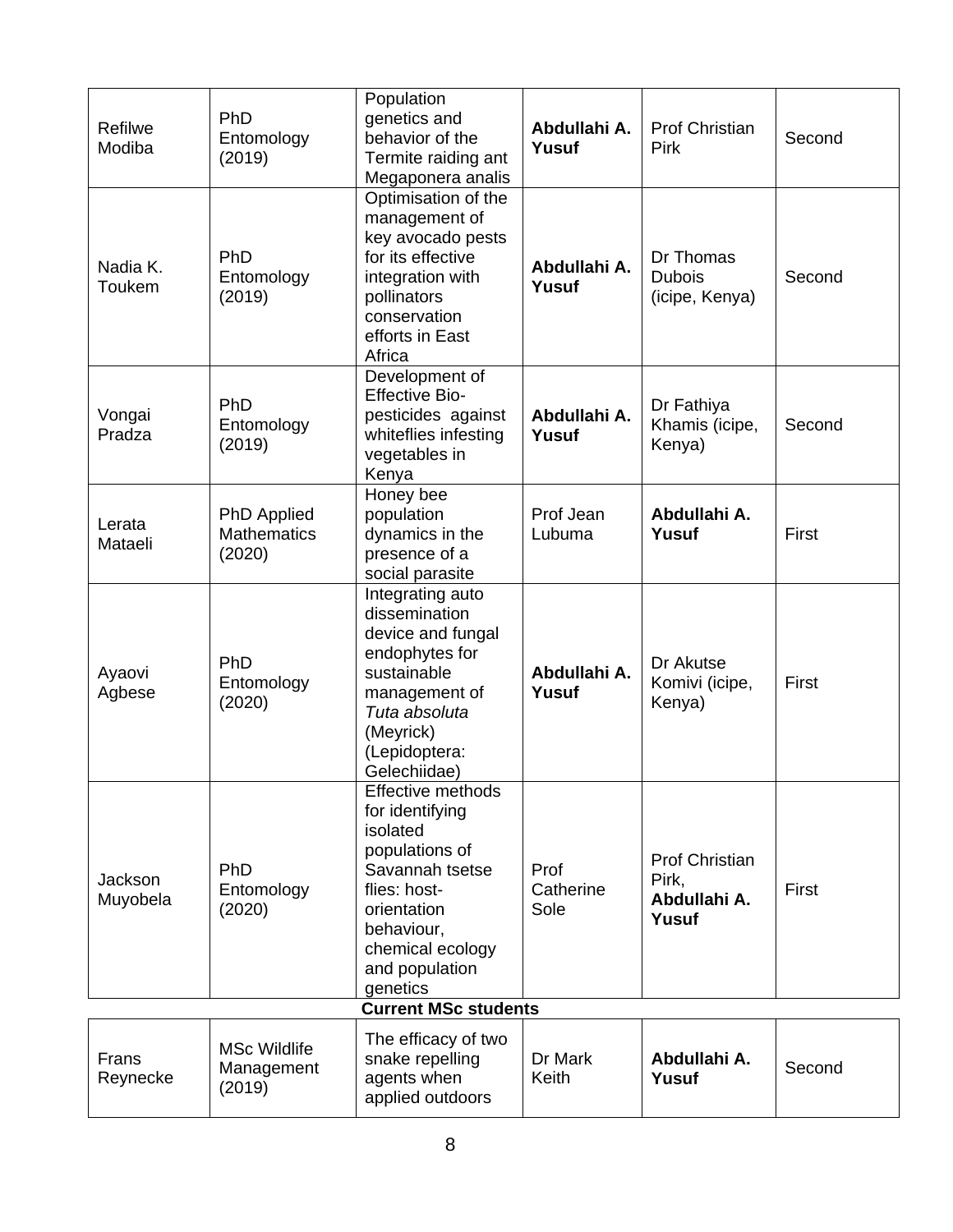| Eloise<br><b>Butcher</b> | <b>MSc</b><br>Entomology<br>(2019) | Cuticular<br>hydrocarbons in<br>honey bee drones | Abdullahi A.<br>Yusuf | <b>Prof Christian</b><br>Pirk | Second |
|--------------------------|------------------------------------|--------------------------------------------------|-----------------------|-------------------------------|--------|
|--------------------------|------------------------------------|--------------------------------------------------|-----------------------|-------------------------------|--------|

# **RESEARCH FUNDING**

| 6.1<br><b>Obtaining research funds (Optional)</b>                                                               |                                                                                                                   |                            |                                                                                       |  |  |
|-----------------------------------------------------------------------------------------------------------------|-------------------------------------------------------------------------------------------------------------------|----------------------------|---------------------------------------------------------------------------------------|--|--|
| Origin of research funds<br>(e.g. contract research,<br>THRIP, international funding<br>organisations, other(s) | <b>Title</b><br>of<br>project<br>research<br>or<br>programme                                                      | <b>Duration</b>            | <b>Money</b><br>allocated<br>(R)<br>(Optional<br>exact<br>amounts<br>not<br>required) |  |  |
| Alexander von Humboldt<br>Foundation                                                                            | Equipment subsidy grant                                                                                           | 2020                       | 320,000<br>(Eur 20,000)                                                               |  |  |
| African Union Inter-African<br><b>Bureau for Animal Resources</b><br>(AU-IBAR)                                  | Genetic support to selection and<br>conservation in member states<br>(South Africa and Zimbabwe)                  | May-July<br>2019           | 710,000<br>(\$50,000)                                                                 |  |  |
| Tandem Research Fellowship,<br>Alexander von Humboldt<br>Foundation, Germany                                    | Pathogen loads and diversity of wild<br>and managed honey bees                                                    | July-Dec<br>2019           | 895,000<br>(Eur 56,200)                                                               |  |  |
| Alumni Networking Initiative<br>awards, Alexander von<br>Humboldt Foundation,<br>Germany                        | Networking and capacity building<br>between Germany and Sub-<br>Saharan Africa                                    | 2019-2021                  | 400,000<br>(Eur 25,000)                                                               |  |  |
| <b>Research Development Grant</b><br>for Y-rated Researchers NRF                                                | From pheromones to Genes:<br>Drones hold a key to our<br>understanding of chemical<br>communication in honey bees | 2019-2021                  | 299,600                                                                               |  |  |
| Knowledge and Interchange<br>Collaboration (KIC) African<br>Interaction travel grant                            | Honey bees in Uganda: visit to<br><b>Makere University Uganda</b>                                                 | 2019                       | 50,000                                                                                |  |  |
| <b>Incentive Funding for Rated</b><br><b>Researchers NRF</b>                                                    |                                                                                                                   | 2017-2021                  | 78,429                                                                                |  |  |
| Ruckenstupendium Alexander<br>von Humboldt Foundation,<br>Germany                                               | Population genetics and disease<br>loads in in African honey bees                                                 | 2018-2019                  | 97,500<br>(Eur 6,500)                                                                 |  |  |
| DAAD Regional office Cairo                                                                                      | To organise the 22 <sup>nd</sup> meeting of the<br>AAIS in Wad Medani, Sudan                                      | 2017                       | 710,000<br>(Eur 40,000)                                                               |  |  |
| Thuthuka NRF Rating track                                                                                       | Genomic basis of chemical<br>communication in honeybees                                                           | 2016-2019                  | 1,173,000                                                                             |  |  |
| <b>NRF Research Career Award</b>                                                                                | <b>Chemical Communication in</b><br>honeybees                                                                     | 5 years<br>$(2014 - 2019)$ | 2,250,000                                                                             |  |  |
| <b>NRF/DST Innovation Post</b><br>Doc.                                                                          | Pheromones of the Cape honey<br>bee                                                                               | 3 years<br>$(2012 - 2014)$ | 813,000                                                                               |  |  |
| <b>Principal Investigator SARChI</b><br><b>Chair in Mathematical Models</b><br>and Methods in                   | Pheromones of Apis m. adansonii<br>and mathematical modelling of<br>honeybee population dynamics                  | Since 2013-<br>date        | 275,000                                                                               |  |  |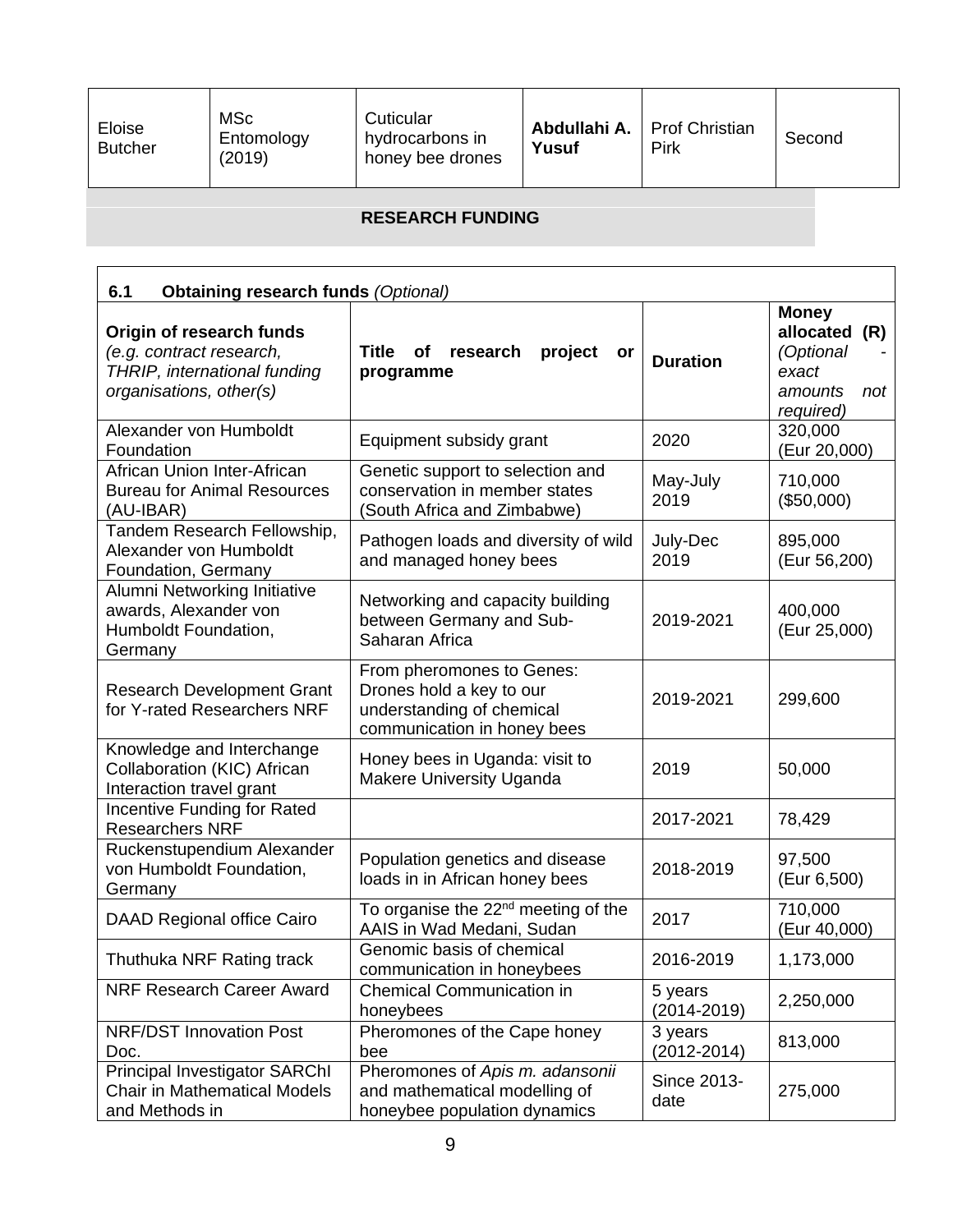| Bioengineering and<br><b>Biosciences</b>                                                                                  |                                                                                                               |                                           |                           |
|---------------------------------------------------------------------------------------------------------------------------|---------------------------------------------------------------------------------------------------------------|-------------------------------------------|---------------------------|
| Knowledge Interchange and<br><b>Collaboration (KIC) NRF</b><br>African Interaction travel grant                           | To visit Ahmadu Bello University,<br>Zaria, Nigeria                                                           | November<br>2015                          | 27,109                    |
| Georg Foster Research<br>Fellowship for experienced<br>researchers Alexander von<br><b>Humboldt Foundation</b><br>Germany | Population dynamics and pathogen<br>loads in South African honey bees                                         | September<br>$2016 -$<br>February<br>2018 | 1,310,000<br>(Eur 87,000) |
| <b>DAAD Germany</b>                                                                                                       | Organise the 21 <sup>st</sup> scientific<br>conference of the African<br><b>Association of Insect Science</b> | October 2015                              | 1,222,936                 |
| Commonwealth MSc research<br>scholarship                                                                                  | An assessment of desertification<br>and counter desertification methods<br>in Northern Nigeria                | September<br>2012- August<br>2015         | 592,300<br>(E27, 890)     |
| Boehringer Ingelheim Fonds<br>(BIF)                                                                                       | To attend student chemical ecology<br>course                                                                  | $4th$ to $16th$<br><b>June 2007</b>       | 31,446<br>(Eur 1,800)     |

### **7. RESEARCH OUTPUTS**

#### **7.1 Publications in peer-reviewed or refereed journals**

*Provide full details of each publication, including full titles, names of all the authors, journals, dates, page numbers etc.* 

- **1.** Abdelmutalab G. A. Azrag, **Abdullahi A. Yusuf**, Christian W. W. Pirk, Saliou Niassy, Ephantus Guandarua, Guillaume David & Régis Babin (2020) Modelling the effect of temperature on the biology and demographic parameters of the African coffee white stem borer, *Monochamus leuconotus* (Pascoe) (Coleoptera: Cerambycidae), *Journal of Thermal Biology, 89, 102534* https://doi.org/10.1016/j.jtherbio.2020.102534
- **2.** Jubril Akolade, Khadeejah Nasir-Naeem, Andri Swanepoel, **Abdullahi Yusuf**, Mohammed Balogun, Philip Labuschagne (2020) CO2-assisted production of polyethylene glycol / lauric acid microparticles for extended release of *Citrus aurantifolia* essential oil, *Journal of CO2 Utilisation,* Accepted
- **3.** Fiona N. Mumoki, **Abdullahi A. Yusuf**, Christian W. W. Pirk & Robin M. Crewe (2019), Hydroxylation patterns associated with pheromone synthesis and composition in two honey bee subspecies *Apis mellifera scutellata* and *A. m. capensis* laying workers, *Insect Biochemistry and Molecular Biology DOI: 10.1016/j.ibmb.2019.103230*
- **4.** Okosun, O. O., **Yusuf, A. A**., Crewe, R. M., & Pirk, C. W.W. (2019), Tergal gland components of reproductively dominant honey bee workers have both primer and releaser effects on subordinate workers, *Apidologie,* 50 (2), 173-182.
- **5.** Abdelmutalab G. A. Azrag, **Abdullahi A. Yusuf**, Christian W. W. Pirk, Saliou Niassy, Kelvin K. Mbugua & Régis Babin (2019), Temperature-dependent development and survival of immature stages of the coffee berry borer *Hypothenemus hampei* (Coleoptera: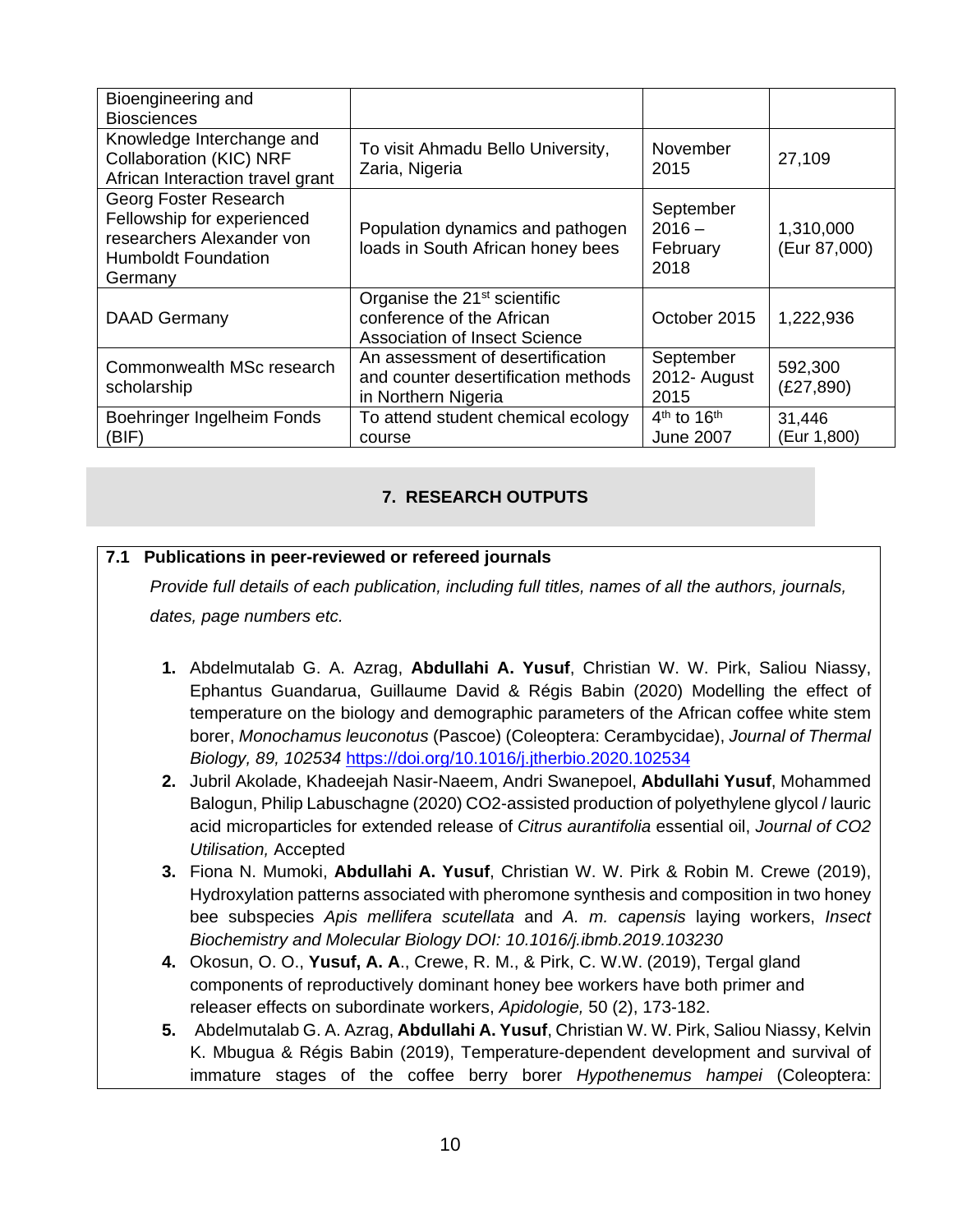Curculionidae), *Bulletin of Entomological Research, https://doi.org/10.1017/S0007485319000476*

- **6.** Olabimpe Y. O., David P. T., **Abdullahi A. Y**., Christian W. W. P., Daniel K. M., Rajinder K. S., & Baldwyn T. (2019), Zebra skin odour repels the savannah tsetse fly, Glossina pallidipes (Diptera: Glossinidae), *Plos Neglected Tropical Diseases*, 13(6): e0007460. https://doi.org/10.1371/journal.pntd.0007460.
- **7.** Aiki P.I, Pirk, CWW & **Yusuf, AA** (2019), Thermal regulatory mechanisms of termites from two different savannah ecosystems, *Journal of Thermal Biology, 85:102418 https://doi.org/10.1016/j.jtherbio.2019.102418*
- **8.** Ndungu, N. N., Kiatoko N., Masiga, D. K., **Yusuf A. A.,** Pirk, C., & Raina S.K, (2019), Nest architecture as a tool for species discrimination of *Hypotrigona species* (Hymenoptera: Apidae: Trigonini), *African Entomology*, 27 (1), 25-35, https://doi.org/10.4001/003.027.0025
- **9.** Akua, K. A., Ayuka, A. T. F., Emilie, D., Sunday, E., **Yusuf, A. A.,** Pirk, C., & Torto, B. (2019). Lemon Terpenes Influence Behaviour of the African Citrus Triozid *Trioza erytreae* (Hemiptera: Triozidae), *Journal of Chemical Ecology, https://doi.org/10.1007/s10886-019- 01123-y*
- **10.** Akolade, J. O, Balogun, M, Swanepoel, A, Ibrahim, B. R., **Yusuf, A. A.** & Labuschagnea, P. (2019), Microencapsulation of eucalyptol in polyethylene glycol and polycaprolactone using particles from gas-saturated solutions, *RSC Advances 9:* 34039 DOI: 10.1039/c9ra06419b
- **11.** Njelembo J. Mbewe, Rajinder K. Saini, Janet Irungu, **Abdullahi A. Yusuf**, Christian W. W. Pirk & Baldwyn Torto (2019), Responses of *Glossina fuscipes fuscipes* to visually attractive stationary devices baited with 4-methylguaiacol and certain repellent compounds in waterbuck odour, *Plos Neglected Tropical Diseases, 13(7): e0007510*. https://doi.org/10.1371/journal.pntd.0007510.
- **12.** F. Lawal, M.J. Bapela, S.A. Adebayo, S.M. Nkadimeng, **A.A. Yusuf**, K.E. Malteru, L.J. McGawd, & T.E. Tshikalange (2019), Anti-inflammatory potential of South African medicinal plants used for the treatment of sexually transmitted infections, *South African Journal of Botany,* 125: 62-71 https://doi.org/10.1016/j.sajb.2019.06.023.
- **13. Abdullahi A. Yusuf,** Robin. M. Crewe & Christian W. W. Pirk (2018), Turning workers into false queens- the role of exogenous pheromones in regulating reproduction in worker honey bees, *The Journal of Experimental Biology,* DOI: 10.1242/jeb.175505.
- **14.** Antje Jarosch-Perlow, **Abdullahi A. Yusuf**, Christian W.W. Pirk, Robin M. Crewe & Robin F. A. Moritz (2018), Control of mandibular gland pheromone synthesis by alternative splicing of the CP-2 transcription factor gemini in honey bees (*Apis mellifera carnica*), *Apidologie,* 49(4), 450-458, DOI: 10.1007/s13592-018-0571-5.
- **15.** M.B. Lerata, J. M-S. Lubuma, & **A.A. Yusuf** (2018), Continuous and discrete dynamical systems for the declines of honeybee colonies, *Mathematical Methods in the Applied Sciences,* 41(18), 8724-8740, *DOI*: 10.1002/mma.5093.
- **16.** Fiona Mumoki, Christian Pirk, **Abdullahi Yusuf**, & Robin Crewe (2018).Reproductive parasitism by worker honey bees suppressed by queens through regulation of worker mandibular secretions. *Scientific Reports*, DOI: 10.1038/s41598-018-26060-w.
- **17.** Beatrice T. Nganso, Ayuka T. Fombong, **Abdullahi A. Yusuf**, Christian W. W. Pirk, Charles Stuhl & Baldwyn Torto (2018), Low fertility, fecundity and numbers of mated female offspring explain the lower reproductive success of the parasitic mite *Varroa destructor* in African honeybees, *Parasitology,* 1-7, (DOI:10.1017/S0031182018000616)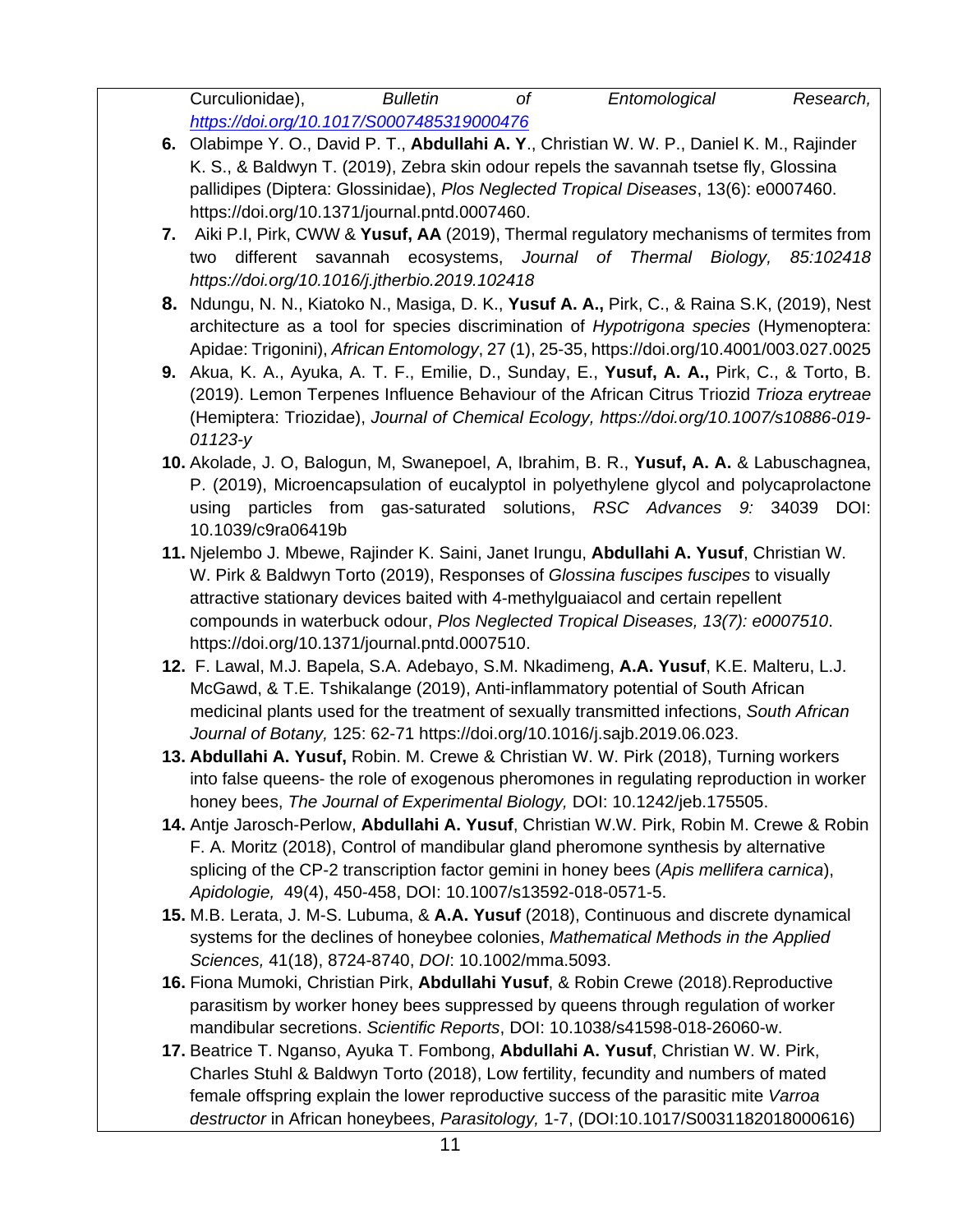- **18.** Abdelmutalab, G. A. A., Pirk, C.W.W, **Yusuf, A. A**., Pinard, F., Niassy, S., Mosomtai, G., and Babin, R. (2018). Prediction of insect pest distribution as influenced by elevation: combining field observations and temperature-dependent development models for the coffee stinkbug, *Antestiopsis thunbergii* (Gmelin), PLoS ONE 13(6): e0199569. https://doi.org/10.1371/journal.pone.0199569
- **19.** Njelembo J. M., Rajinder K. S., Baldwyn T., Janet I., **Abdullahi A. Yusuf**., & Christian W. W. P. (2018), Sticky small target: an effective sampling tool for tsetse fly *Glossina fuscipes fuscipes* Newstead, 1910, *Parasites and Vectors,* 11:268, (DOI:10.1186/s13071- 018-2840-6).
- **20.** N. N. Ndungu, N. Kiatoko, D. K. Masiga, S. K. Raina, C.WW. Pirk, & **A. A. Yusuf** (2018), Compounds extracted from heads of African stingless bees (Hypotrigona species) as a prospective taxonomic tool, *Chemoecology,* 28: 51-60, (DOI:10.1007/s00049-018-0256- 6).
- **21.** Njelembo, J. M., Saini, R. K., Torto, B., Irungu, J., **Yusuf, A. A.**, & Pirk, C. (2018), Effects of vector control on the population structure of tsetse (*Glossina fuscipes fuscipes*) in western Kenya, *Acta Tropica,* 179: 1-9 (doi.org/10.1016/j.actatropica.2017.12.015).
- **22.** Ndungu, N., Kiatoko, N., Sole, C. L., Pirk, C., **Yusuf, A. A**., Raina, S. & Masiga, D. (2018), Resolving taxonomic ambiguity and cryptic speciation of Hypotrigona species through Morphometrics and DNA barcoding, *Journal of Apicultural Research,* 57(3): 354- 363 (DOI: 10.1080/0028839.2018.1426348).
- **23.** Okosun, O.O., Pirk, C.W.W., Crewe, R.M. & **Yusuf, A.A** (2017), Glandular sources of pheromones used to control host workers (*Apis mellifera scutellata*) by socially parasitic workers of *Apis mellifera capensis*, *Journal of Insect Physiology*, 102: 42-49 (DOI: http://dx.doi.org/10.1016/j.jinsphys.2017.09.001).
- **24.** Fabien Démares, **Abdullahi A. Yusuf**, Susan W. Nicolson & Christian, W.W. Pirk (2017). Effect of Brood pheromone on Survival and Nutrient intake of African Honey Bees (*Apis mellifera scutellata*) under Controlled Conditions , *Journal of Chemical Ecology,* 43: 443- 450 (DOI: DOI 10.1007/s10886-017-0840-1).
- **25.** Beatrice T. Nganso, Ayuka T. Fombong, **Abdullahi A. Yusuf**, Christian W. W. Pirk, Charles Stuhl & Baldwyn Torto (2017). Hygienic and grooming behaviours in African and European honeybees – new damage categories in *Varroa destructor*, *PLoS ONE 12(6): e0179329. https://doi.org/10.1371/journal.pone.0179329*
- **26.** Christian, W.W. Pirk, Ursula Strauss, **Abdullahi A. Yusuf**, Fabien Démares & Hannelie Human (2016). Honeybee health in Africa- A review, *Apidologie,* 47: 276-300 (DOI: 10.1007/s13592-015-0406-6).
- **27. Abdullahi A. Yusuf**, Christian W. W. Pirk, & Robin. M. Crewe, (2015). Mandibular gland pheromones from queens and workers of *Apis mellifera adansonii* (Latr.), *Apidologie*, 46 (5): 559-572. (DOI:10.1007/s13592-014-0346-6)
- **28.** Olabimpe O. Okosun, **Abdullahi A. Yusuf**, Robin M. Crewe, & Christian. W. W. Pirk (2015). Effects of age and reproductive status on tergal gland secretions in queenless honeybee workers *Apis mellifera scutellata* and *A. m. capensis, Journal of Chemical Ecology*, 41: 896-903.
- **29.** Danica Marlin, Susan W. Nicolson, **Abdullahi A. Yusuf**, Philip C. Stevenson, Heino M. Heyman, & Kerstin Krüger (2014). The only African wild tobacco, *Nicotiana africana*: alkaloid content and the effect of herbivory, *PlosOne* DOI: 10.1371/journal.pone.0102661.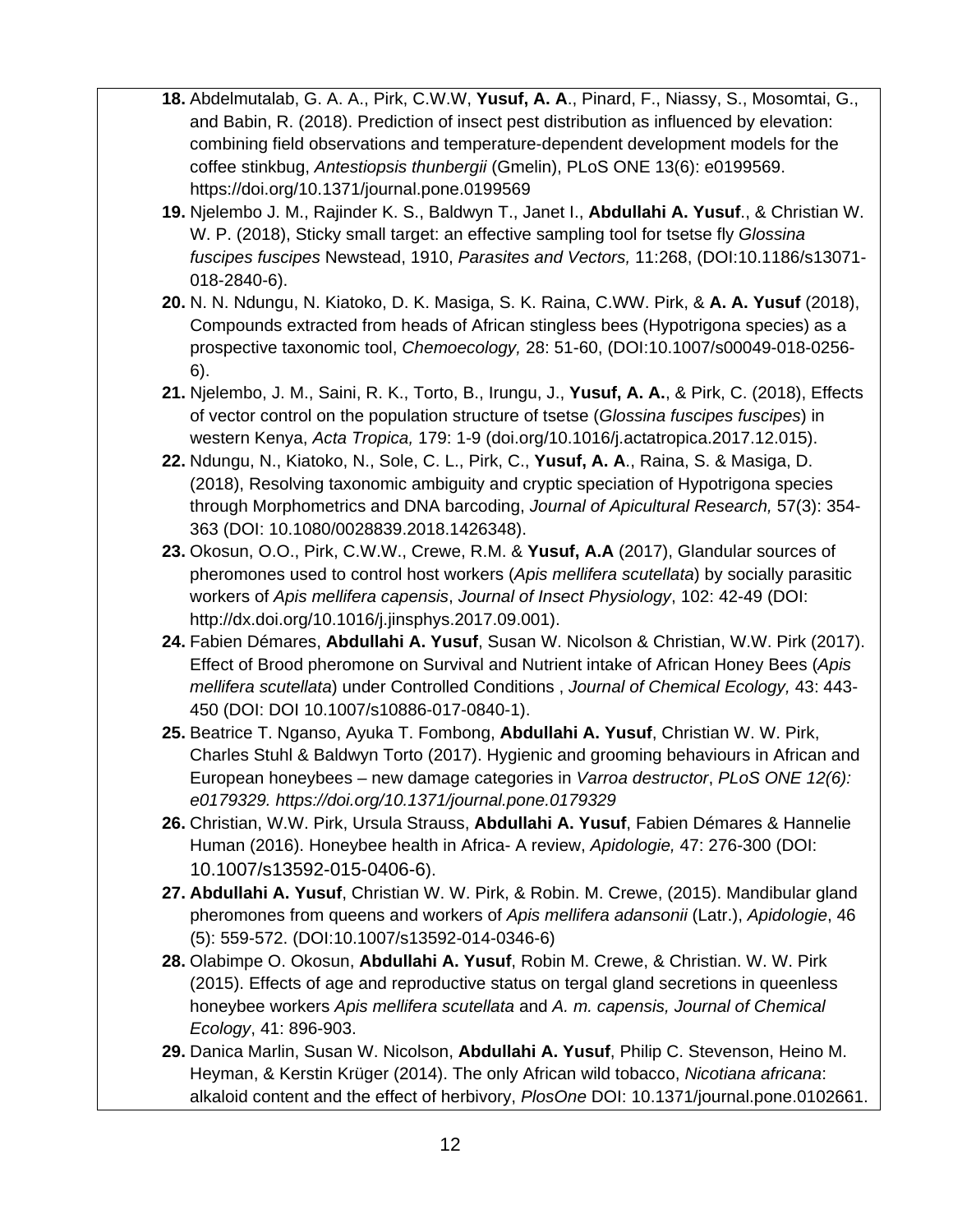- **30. Abdullahi A. Yusuf***,* Robin. M. Crewe, & Christian W. W. Pirk (2014). Olfactory detection of prey by the termite raiding ant *Pachycondyla analis*, *Journal of Insect Science* 14: 53 DOI: 10.1093/jis/14.1.53
- **31. Abdullahi A. Yusuf***,* I. Gordon, R. M. Crewe, & C. W. W. Pirk (2014). Prey choice and Raiding Behaviour of the Ponerine ant *Pachycondyla analis* (Hymenoptera: Formicidae), *Journal of Natural History,* 48(5-6): 345-358, DOI:10.1080/00222933.2013.791931
- **32. Abdullahi A. Yusuf,** Robin M. Crewe, & Christian W. W. Pirk (2013). An effective method for maintaining the African termite-raiding ant *Pachycondyla analis* in the laboratory. *African Entomology, 21(2)*: 132-136.
- **33. Abdullahi A. Yusuf,** Christian. W. W. Pirk, Robin. M. Crewe, Peter. G. N. Njagi, Ian Gordon & Baldwyn Torto, (2010). Nestmate recognition and the role of cuticular hydrocarbons in the African termite raiding ant *Pachycondyla analis. Journal of Chemical Ecology, 36*: 441- 448. (DOI 10.1007/s10886-010-9774-6)
- **34.** Heath, M. R., Rasmussen, J., **Abdullahi A. Yusuf**, Allen, J., Anderson, C. I. H., et al. (2008). Spatial demography of *Calanus finmarchicus,* in the Irminger Sea. *Progress in Oceanography, 76*: 39-88. DOI: 10.1016/j.pocean.2007.10.001
- **35. Abdullahi A. Yusuf** & L. Webster, (2008). Seasonal variation in the physical characteristics of the copepod *Calanus finmarchicus* (Gunnerus) along the North Atlantic. *Journal of Biological Science, 8 (1)*: 95-100. DOI: 10.3923/jbs.2008.95.100
- **36. Abdullahi A. Yusuf,** B. M. Mofio & A. B. Ahmed (2007). Proximate and Mineral composition of *Tamarindus indica* Linn 1753 Seeds, *Science world Journal 2* (1): 1-4
- **37.** Lynda Webster, Pam Walsham, **Abdullahi A. Yusuf,** Sarah Richards, Steve Hay, Mike Heath & Collin Moffat (2006). Development and application of an analytical method for the determination of storage lipids, fatty acids and fatty alcohols in *Calanus finmarchicus, Journal of Separation Science, 29(9):* 1205 – 1216. DOI: 10.1002/jssc.200500378

# **7.2 Books and/or chapters in books**

#### **1.**

*Provide full details, including full titles, names of all the authors, publishers, dates, page numbers etc. Specify your exact contribution to the book e.g. editorial role, co-author* 

- Pirk, C.W.W. and Yusuf, A. (2017) A small hive beetle lesson from South Africa. In N.L. Carreck (Ed) The small hive beetle - a growing problem in the 21st century. International Bee Research Association / Northern Bee Books; Congresbury, UK. ISBN: 978-0-86098-278-4 p. 51-58
- Abdullahi A. Yusuf (2019). Allomones. In C. Starr (Ed). Encyclopedia of Social Insects, Springer Nature. https://doi.org/10.1007/978-3-319-90306-4\_5-1

### **7.3 Published full-length conference papers/keynote addresses**

*Provide full details of each publication, including full titles, names of all the authors, journals, dates, page numbers etc.*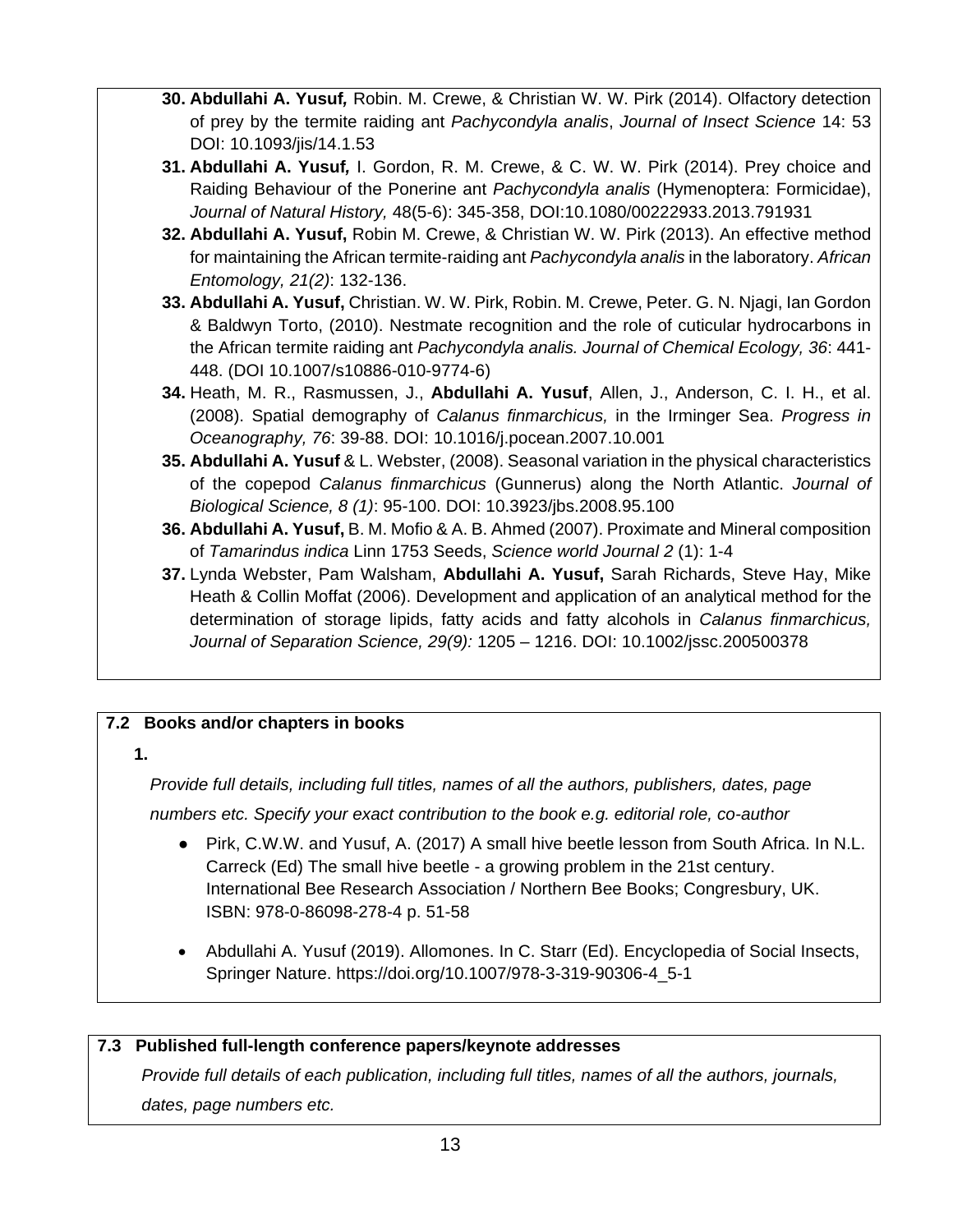- **A. A. Yusuf** (2019) Ecology, behaviour and threats to African honey bees, 23<sup>rd</sup> Biennial meeting and conference of the African Association of Insect Scientists (AAIS), 18<sup>th</sup> -22<sup>nd</sup> November 2019, Abidjan, Cote d'ivore, Keynote address
- M. B. Lerata\*, A.A. Yusuf, J. Lubuma (2017) On continuous models and reliable numerics for the declines of the honeybee colonies. BIOMATH 2017, Biomath Communication supplement: BIOMATH 2018, 4(1).
- **A. A. Yusuf** (2013) How to eat healthy: Dietary aspects of honeybees in the light of global pollinator decline.20<sup>th</sup> Conference of the African Association of Insect Scientists (AAIS), 27<sup>th</sup> – 31st October 2013, Yaoundé, Cameroon. Keynote address
- **A. A. Yusuf,** L. Webster & P. Pollard (2010) Development of an Analytical Method for the Determination of Storage Lipids in *Calanus finmarchicus* Omics Conference on analytical and Bioanalytical methods 01st – 3rd November, 2010, Hyderabad, India DOI: 10.4172/2155- 9872.1000091
- **A. A. Yusuf** (2008) Predation on termites of the sub-family Macrotermitinae by the ant *Pachycondyla analis*. Proceedings of ARPPIS Alumni Association Biennial conference/silver jubilee celebrations, 24th -27th November, 2008, icipe, Duduville campus, Nairobi, Kenya, 1- 5

## **7.4 Non-refereed publications or popular articles**

*Provide full details of each publication, including full titles, names of all the authors, journals, dates, page numbers etc.* 

- Mumoki F. N., Pirk C. W.W., **Yusuf A. A** and Crewe R. M (2019) Do scutellata queens influence the mandibular gland pheromones of the A. m. capensis clone workers and their ability to lay eggs? South African Bee Journal 91 (3): 23-25.
- **Yusuf Abdullahi Ahmed** (2016). Hope for African Mountain honey bees? African mountain honey bees in the light of climate change and threat to honeybees' diversity. Mountain Research Initiative Blog, March edition http://www.blogs-mri.org/?p=1036
- **Yusuf, Abdullahi Ahmed,** & Gordon Ian (2007). Understanding the behaviour and chemical ecology of the African termite raiding ant *Pachycondyla analis* could lead to the development of a novel termiticide, Mpala News, issue 4:\*

# **8. OTHER SCHOLARLY RESEARCH-BASED CONTRIBUTIONS**

| 8.1 | Participation in conferences, workshops and short courses - specify type of contribution                                                                                                                                                                                                               |
|-----|--------------------------------------------------------------------------------------------------------------------------------------------------------------------------------------------------------------------------------------------------------------------------------------------------------|
|     | Provide full details of participation in national and international conferences etc                                                                                                                                                                                                                    |
|     | 8.1.1 National                                                                                                                                                                                                                                                                                         |
|     | 1. 10 <sup>th</sup> Oppenheimer Research Conference, 1 <sup>st</sup> 3 <sup>rd</sup> October, 2019, Johannesburg, South Africa.<br>Title of Paper: Queen-mediated regulation of reproductive parasitism in Cape honey bee<br>(Apis mellifera capensis Eschscholtz) clonal workers (Oral presentation). |
|     | 2. 20 <sup>th</sup> Entomological Society of Southern Africa and 38 <sup>th</sup> ZSSA joint congresses, 03 <sup>th</sup> -07 <sup>th</sup> July                                                                                                                                                       |

2017, CSIR, Pretoria, South Africa. Title of paper: *Apis mellifera scutellata* queens can control reproductive parasitism in *A. m. capensis* clones by blocking production of the queen substance (Oral presentation).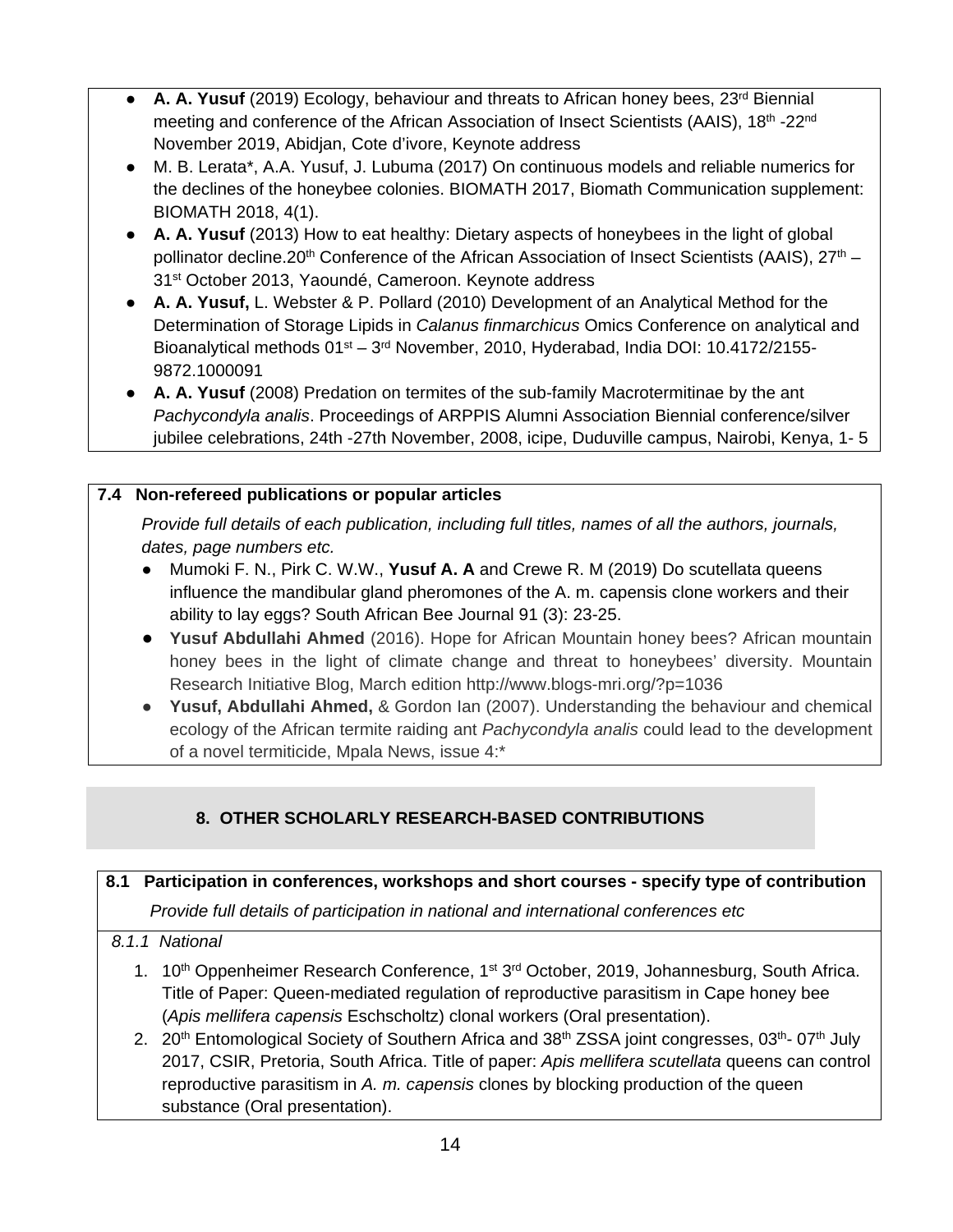- 3. 19<sup>th</sup> Entomological Society of Southern Africa and  $37<sup>th</sup> ZSSA$  joint congresses,  $12<sup>th</sup>$  16<sup>th</sup> July 2015, Rhodes University, Grahamstown, South Africa. Title of paper: Ontogenetic changes in the tergal gland secretions of queen-less honey bee workers, *Apis mellifera scutellata* and *Apis mellifera capensis* (Oral presentation)
- 4. 19<sup>th</sup> Entomological Society of Southern Africa and 37<sup>th</sup> ZSSA joint congresses, 12<sup>th</sup>-16<sup>th</sup> July 2015, Rhodes University, Grahamstown, South Africa. Title of paper: Hot and sort after: Body temperature correlates pheromone production in honeybee workers (Oral presentation)
- 5. 19<sup>th</sup> Entomological Society of Southern Africa and 37<sup>th</sup> ZSSA joint congresses, 12<sup>th</sup>-16<sup>th</sup> July 2015, Rhodes University, Grahamstown, South Africa. Title of paper: Modulation of honeybee nutrient consumption by natural and synthetic compounds (Oral presentation)
- 6. 18<sup>th</sup> Entomological Society of Southern Africa (ESSA), 30<sup>th</sup> June– 3<sup>rd</sup> July 2013. North-West University, Potchefstroom, South Africa. Title of paper: Does herbivory induce defences in Africa's wild tobacco? (Oral presentation)
- 7. BeeCon 2012, South African Bee Industry Organisation (SABIO),  $15<sup>th</sup> 16<sup>th</sup>$  June 2012 Pretoria, South Africa. Title of Paper: Addressing the Cape Bee Problem through understanding its biology (Oral presentation)
- 8. 17<sup>th</sup> Entomological Society of Southern Africa (ESSA), 3<sup>rd</sup> 6<sup>th</sup> July 2011. University of the Free State, Bloemfontein, South Africa. Title of paper: Caste determines production of volatiles in the African termite raiding ant *Pachycondyla analis* (Hymenoptera: Formicidae) (Oral presentation)

## *8.1.2 International*

- 1. 23<sup>rd</sup> meeting and scientific conference of the African Association of Insect Scientists (AAIS), 18<sup>th</sup> -23<sup>rd</sup> November, 2019, Abidjan, Ivory Coast. Title of Paper: The connection between edible insects and sustainable development goals (Oral presentation)
- 2. 23<sup>rd</sup> meeting and scientific conference of the African Association of Insects Scientists (AAIS),  $18<sup>th</sup> - 23<sup>rd</sup>$  of November 2019, Abidian, Ivory Coast: Title of Paper: Thermal regulatory mechanisms of termites from two different savannahs (Oral Presentation)
- 3. 23<sup>rd</sup> meeting and scientific conference of the African Association of Insects Scientists (AAIS), 18<sup>th</sup> – 23<sup>rd</sup> of November 2019, Abidjan, Ivory Coast: Title of Paper: Trait-mediated avoidance behaviour of fruit flies to Semiochemicals of *Oecophylla longinoda* (Latreille) (Hymenoptera: Formicidae) (Oral presentation)
- 4. 9<sup>th</sup> Bonn Humboldt award winners forum, 16<sup>th</sup> -20<sup>th</sup> October, 2019, Bonn, Germany. Title of Paper: Queen turnover rates in African honey bees are not the classic textbook example (Poster presentation)
- 5. 35<sup>th</sup> Meeting of the International Society for Chemical Ecology (ISCE) 2<sup>nd</sup>-7<sup>th</sup> June 2019, Georgia, Atlanta, USA. Title of paper: Eavesdropping into host communication: the bee louse *Braula coeca* selects its host using kairomones (Oral presentation)
- 6. Advanced Technologies and Treatment for Diabetes (ATTD) conference. Berlin, Germany 20th – 23rd February 2019. Title of paper. Nano formulation of eucalyptus oil with chitosan improves its antidiabetic property (Oral presentation)
- 7. XVIIIth International Congress of the International Union for the study of Social Insects (IUSSI),  $5<sup>th</sup> - 10<sup>th</sup>$  August 2018 Guaruja, Brazil. Title of paper: Pheromonal plasticity of minor and major workers in the African termite raiding ant *Megaponera analis* (Latr.) (Oral presentation).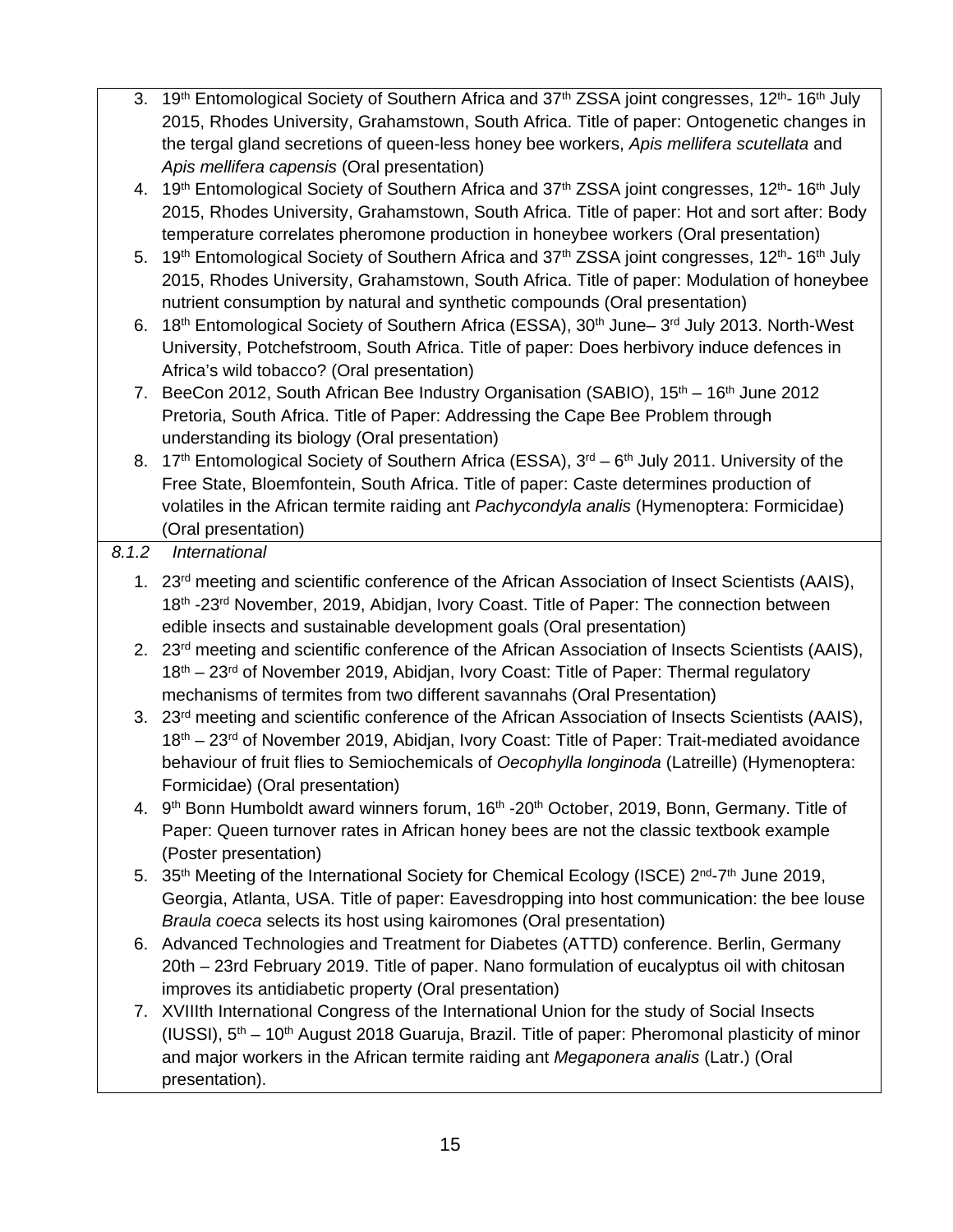- 8. XVIIIth International Congress of the International Union for the study of Social Insects (IUSSI),  $5<sup>th</sup> - 10<sup>th</sup>$  August 2018 Guaruja, Brazil. Title of paper: Plasticity in the mandibular gland signals of honey bees (Oral presentation).
- 9. XVIIIth International Congress of the International Union for the study of Social Insects (IUSSI),  $5<sup>th</sup> - 10<sup>th</sup>$  August 2018 Guaruja, Brazil. Title of paper: Use of diverse glandular sources for pheromonal control by reproductively dominant honey bee workers (Oral presentation).
- 10. XVIIIth International Congress of the International Union for the study of Social Insects (IUSSI),  $5<sup>th</sup> - 10<sup>th</sup>$  August 2018 Guaruja, Brazil. Title of paper: Reproductive plasticity in workers of the African honey bee *Apis mellifera capensis* (Oral presentation)
- 11. 34<sup>th</sup> Meeting of the International Society of Chemical Ecology (ISCE), 12<sup>th</sup> 19<sup>th</sup> August 2018 Budapest, Hungary. Title of paper: Effects of brood pheromone on survival and nutrient intake of African honey bees under controlled conditions (Oral presentation)
- 12. 34<sup>th</sup> Meeting of the International Society of Chemical Ecology (ISCE),  $12<sup>th</sup> 19<sup>th</sup>$  August 2018 Budapest, Hungary. Title of paper: Presence of C10 fatty acids in the cephalic secretions of bees (Poster presentation).
- 13. 34<sup>th</sup> Meeting of the International Society of Chemical Ecology (ISCE), 12<sup>th</sup> 19<sup>th</sup> August 2018 Budapest, Hungary. Title of paper: Equids as potential source of repellents for savannah tsetse fly control (Oral presentation)
- 14. 34<sup>th</sup> Meeting of the International Society of Chemical Ecology (ISCE), 12<sup>th</sup> 19<sup>th</sup> August 2018 Budapest, Hungary. Title of paper: Behavioural responses of African citrus Triozid to odours from common host plants-an evidence of host finding by olfaction (Poster presentation).
- 15.  $34<sup>th</sup>$  Meeting of the International Society of Chemical Ecology (ISCE),  $12<sup>th</sup> 19<sup>th</sup>$  August 2018. Title of paper: Tergal gland pheromones of honey bee workers (Poster presentation)
- 16. EUROBEE 8, 18<sup>th</sup> 20<sup>th</sup> September 2018 Ghent, Belgium. Title of paper: Use of quadcopter drones to estimate honey bee population densities and define drone congregation locations (Oral presentation)
- 17. 22<sup>nd</sup> Scientific conference of the Association of African Insect Scientists (AAIS), 23<sup>rd</sup> 26<sup>th</sup> October 2017, Wed-Medani Sudan. Title of paper: Exposure to brood pheromones increases nutrient intake and decreases survival of African honey bees *Apis scutellata* (Oral presentation)
- 18. 34<sup>th</sup> International Scientific Council for Trypanosomiasis Research and Control,  $11^{th} 15^{th}$ September 2017 Livingstone, Zambia. Title of paper: Responses of *Glossina fuscipes fuscipes* to 4-methylguaiacol and specific compounds in waterbuck odour at stationary visual attractive devices (Oral presentation)
- 19. 34<sup>th</sup> International Scientific Council for Trypanosomiasis Research and Control,  $11^{th} 15^{th}$ September 2017 Livingstone, Zambia. Title of paper: Effects of vector control on the population structure of tsetse (*Glossina fuscipes fuscipes*) in western Kenya (Poster presentation)
- 20. 19<sup>th</sup> International Conference on Apiculture and Bee Health,  $11<sup>th</sup> 12<sup>th</sup>$  December 2017 Rome, Italy. Title of paper: Assessment of tolerance mechanisms in African and European honey bees against *Varroa destructor* (Oral presentation)
- 21. American Mathematical Society (AMS) Joint Mathematics meeting, 2017. Title of Paper: Continuous and discrete models for the declines of honey bees colonies (Oral presentation).
- 22. 32<sup>nd</sup> Meeting of the International Society of Chemical Ecology (ISCE) and 5<sup>th</sup> meeting of the Association of Latin American Chemical Ecology Society 4<sup>th</sup> - 8<sup>th</sup> of July, 2016 Iguassu, Brazil.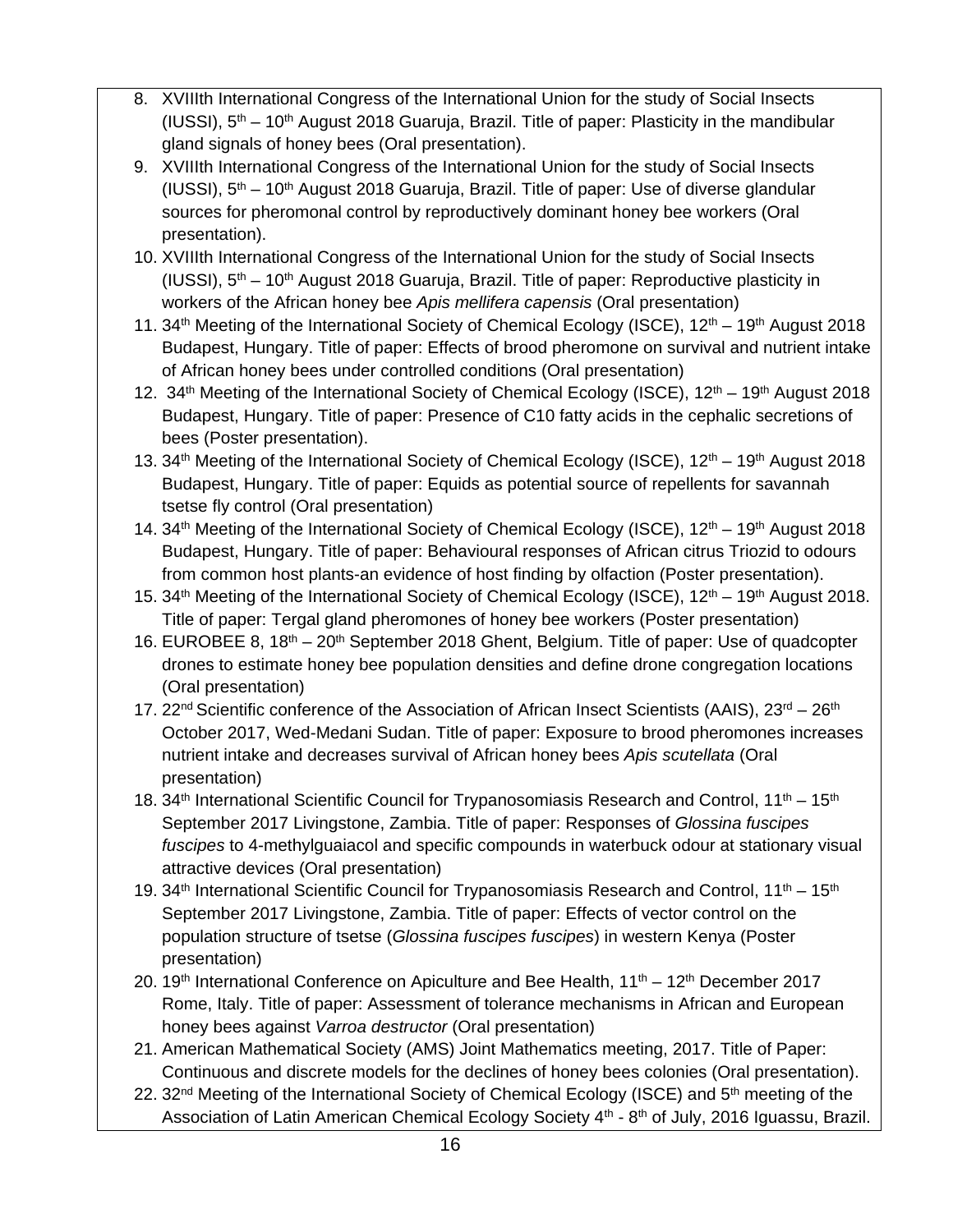Title of paper: Mandibular gland pheromones from African honeybees: New insights and prospects as a complementary taxonomic tool (Oral presentation)

- 23. XXV International Congress of Entomology (ICE) 25<sup>th</sup> 30<sup>th</sup> September 2016, Florida, USA. Title of paper: Managing reproduction in workers: The primer and releaser effects of tergal glands secretions in honey bee workers (Oral presentation)
- 24. 21st scientific conference of the Association of African Insect Scientists (AAIS),  $19<sup>th</sup> 23<sup>rd</sup>$ October 2015 Cotonou, Benin Republic. Title paper: Pheromonal and reproductive dominance of invasive social parasites, *Apis mellifera capensis* worker clones on its host, *Apis mellifera scutellata* workers (Oral presentation)
- 25. 21<sup>st</sup> scientific conference of the Association of African Insect Scientists (AAIS),  $19<sup>th</sup> 23<sup>rd</sup>$ October 2015 Cotonou, Benin Republic. Title paper: Managing a social parasites using pheromone supplement (Oral presentation)
- 26. 31<sup>st</sup> Meeting of the International Society of Chemical Ecology (ISCE), 29<sup>th</sup> June 4<sup>th</sup> July 2015, Stockholm, Sweden. Title of paper: Prospects of managing a social parasite using pheromone supplements (Oral presentation)
- 27. SA-UK pollination and threats to pollinators' workshop, University of Pretoria, South Africa,  $11<sup>th</sup> - 13<sup>th</sup>$  March 2015. Title of paper: Prospects of managing a social parasite using pheromone supplements (Oral presentation)
- 28. 1<sup>st</sup> SA-China workshop on honeybees' research, Zhejiang University, Hangzhou, China,  $2^{nd}$  9<sup>th</sup> August, 2014. Title of paper: Composition of mandibular gland pheromones in African honeybees: New insights? (Oral presentation)
- 29. 30<sup>th</sup> Meeting of the International Society of Chemical Ecology (ISCE) and Chemical Signalling in Vertebrates (CSIV),  $8<sup>th</sup> - 12<sup>th</sup>$  July 2014, Chicago, USA. Title of paper: Pheromonal plasticity in *Apis mellifera adansonii* (Latr.) (Oral presentation)
- 30. 20<sup>th</sup> Conference of the African Association of Insect Scientist (AAIS),  $27<sup>th</sup> 31<sup>st</sup>$  October 2013, Yaoundé, Cameroon. Title of paper: How to eat healthy: Dietary aspects of honeybees in the light of global pollinator decline (Keynote)
- 31. 20<sup>th</sup> Conference of the African Association of Insect Scientist (AAIS),  $27<sup>th</sup> 31<sup>st</sup> October$ 2013, Yaoundé, Cameroon. Title of paper: Composition of mandibular glands in three subspecies of African honeybees and its implication for apiculture (Oral presentation)
- 32. EuroBee 2012, European Bee Organisation conference, 5<sup>th</sup> -8<sup>th</sup> September 2012 University of Halle, Germany. Title of Paper: Mandibular glands pheromones in races of African Honey Bee (Oral presentation)
- 33. SEMIO 11, Semiochemicals in the African perspective,  $12<sup>th</sup> 15<sup>th</sup>$  November 2011, Nairobi, Kenya. Title of paper: Odour mediated behaviour of the African termite raiding ant *Pachycondyla analis* (Hymenoptera: Formicidae) (Oral presentation)
- 34. 19<sup>th</sup> Conference of the African Association of Insect Scientist (AAIS), 8<sup>th</sup> 12<sup>th</sup> November 2011, Nairobi, Kenya. Title of paper: Do physical challenges affect dominance hierarchies and pheromone production in Honey bees? (Oral presentation)
- 35. 41<sup>st</sup> Annual Conference of the Entomological Society of Nigeria, 4<sup>th</sup>-7<sup>th</sup> October 2010. Wesley University of Science and Technology, Ondo (WUSTO). Title of paper: Direct behavioural evidence of olfactory detection of prey by the termite raiding ant *Pachycondyla analis* (Hymenoptera: Formicidae) (Oral presentation)
- 36. Development of an Analytical Method for the Determination of Storage Lipids in *Calanus finmarchicus* Omics Conference on analytical and Bioanalytical methods 01<sup>st</sup> – 3<sup>rd</sup> November, 2010, Hyderabad, India DOI: 10.4172/2155-9872.1000091 (Oral presentation)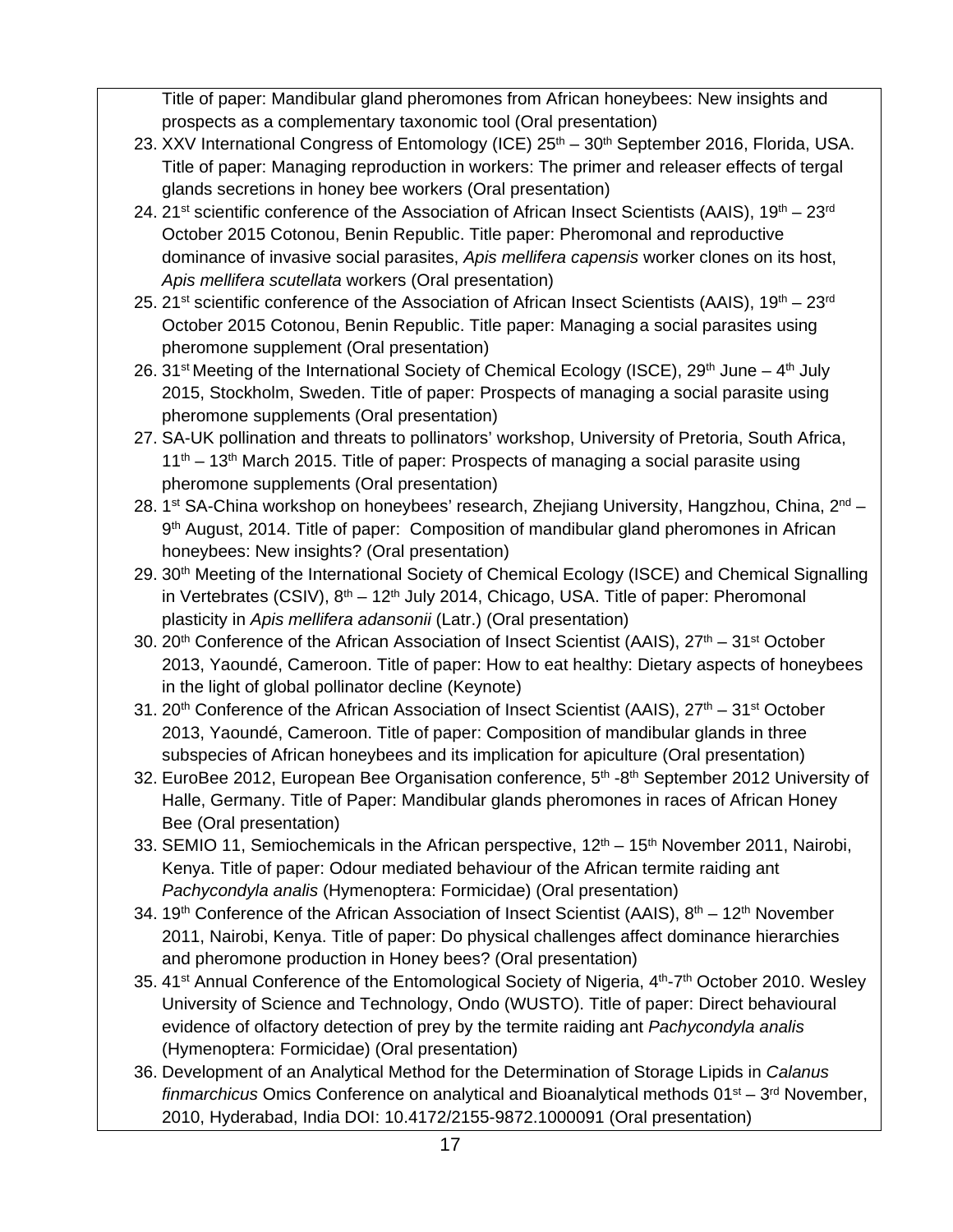- 37. 25<sup>th</sup> Meeting of the International Society of Chemical Ecology (ISCE), 23<sup>rd</sup> 27<sup>th</sup> August 2009, Neuchatel, Switzerland. Title of paper: Cuticular Hydrocarbons as Nestmate recognition cues in the African termite raiding ant *Pachycondyla analis* (Poster presentation)
- 38. ARPPIS Alumni Association Biennial conference/silver jubilee celebrations, 24<sup>th</sup> -27<sup>th</sup> November 2008, icipe, Duduville campus, Nairobi, Kenya. Title of paper: Predation on termites of the sub-family Macrotermitinae by the ant *Pachycondyla analis* (Oral presentation)
- 39. XXIII International Congress of Entomology (ICE), 5<sup>th</sup>-12<sup>th</sup> July 2008, Durban, South Africa. Title of paper: Termite raiding behaviour of the Ponerine ant *Pachycondyla analis* in a Kenyan savannah (Poster presentation)
- 40. Semiochemicals in Insect Pest and Disease Vector Management: the African Perspective (SEMIO-08), 11<sup>th</sup>- 15<sup>th</sup> February 2008, Arusha, Tanzania. Title of paper: Semiochemicals involved in termite raiding by the Ponerine ant *Pachycondyla analis*, observations on raiding behaviour (Poster presentation)

### **8.2 Teamwork and collaboration with others:**

*Other researchers (national and international)* 

## **International**:

- Prof Robert Paxton, Institute of Biology and Zoology, Martin Luther University, Halle, Germany
- Prof Anne Akol, Department of Zoology, Entomology and Fisheries, Makerere University, Uganda
- Prof Robin Moritz, Molecular Ecology Research Group, Martin-Luther University Halle, Germany
- Prof Ado Baba Ahmed, Department of Biological Sciences, Kaduna State University, Nigeria
- Prof Adamu Abu-Kassim, Department of Biological Sciences, Ahmadu Bello University, Nigeria
- Idris Barau, Director Beekeeping Extension Society, Zaria, Nigeria
- Dr Dennis VanEngelsdorp, Honeybee laboratory, University of Maryland, USA
- Dr Naina Razafidaraleva, Department of Entomology, University of Antananarivo, Madagascar
- Prof Huo-Qing Zheng, Honeybee Research Group, Zhejiang University, China
- Prof Suresh Raina, International Centre of Insect Physiology and Ecology, Nairobi, Kenya
- Prof Baldwyn Torto, International Centre of Insect Physiology and Ecology, Nairobi, Kenya
- Prof Fu-Liang Hu, Honeybee Research Group, Zhejiang University, China
- Dr Ayuka Fombong, Bee Research Programme, International Centre of Insect Physiology and Ecology, Nairobi, Kenya

# **National (University of Pretoria)**:

- Prof Jean Lubuma and Dr Salisu Garba, Department of Mathematics and Applied Mathematics, University of Pretoria (mathematical modelling of honey bee pheromones and population)
- Prof Marion Meyer, Department of Plant Sciences, University of Pretoria (plant natural products)
- Dr Natasha October, Department of Chemistry, University of Pretoria (plant natural products)
- Prof Lucy Moleleki' BGM, University of Pretoria (AHLs and Quorum sensing in bacteria)
- Prof Sue Nicolson and Prof Kerstin Kruger, Department of Zoology, University of Pretoria (Alkaloids from Nicotine plant)
- Dr Emmanuel Tshakeleng, Department of Plant Sciences, University of Pretoria (Anti Inflammatory properties of plants)
- Dr Sekelwa Cosa Department of Biochemistry Genetics and Microbiology (Prospecting for *Other research institutions (national and international)*
- Samaru College of Agriculture, Zaria, Nigeria (project on *Apis mellifera adansonii*)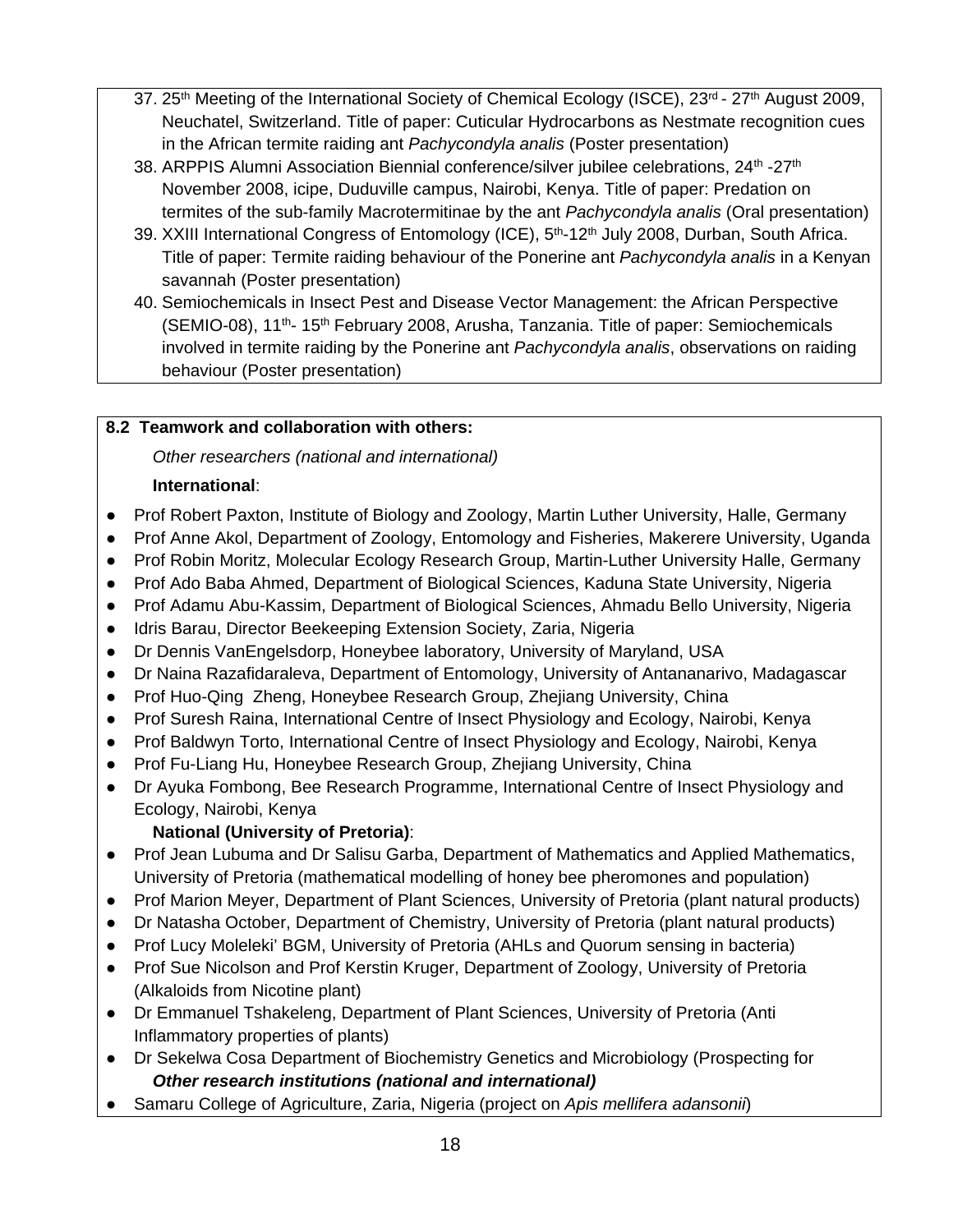- Dr Robert S. Nomufela, ARC –Plant Protection Research Institute, Pretoria, South Africa
- Dr Rasheed Adeleke, ARG-Soil, Water and Climate Research Institute, Pretoria, South Africa
- Dr Michael Meusel, University of Kwazulu-Natal, Pietermaritzburg (project: population dynamics of honey bee colonies), South Africa
- Dr Mohammed Balogun, CSIR, Pretoria (Natural product chemistry)
- Peter Hawkes, AfriBugs, CC (Chemo-taxonomy of ants) *Industry*
- South African Bee Industry (SABIO)
- **8.3 Membership in national and international bodies** 
	- *List all the scientific associations or societies to which you belong. Name your involvement, e.g. honorary member, founder member, full member, chairman, president, secretary*
- Registered Professional Natural Scientist (Pr. Sci. Nat.) Reg no. 400260/13
- Entomological Society of Southern Africa (Member)
- African Association of Insect Scientist (AAIS) (Member).
- Entomological Society of Nigeria (Member)
- Royal Society of Chemistry, (RSC) UK (Member)
- International Society of Chemical Ecology (ISCE) (Member)
- South African Chromatography Society (ChromSA) (Member)
- International Union for the Study of Social Insects (IUSSI) (Member)

## **8.4 Visits to local and overseas universities or research institutes as guest professor or researcher**

*Details are required* 

- Institute of Biology/Zoology, Martin Luther University, Halle-Wittenberg, Germany (July-December 2019)
- Molecular Ecology Research Group, Martin Luther University, Halle-Wittenberg, Germany (August 2016 to February 2018)
- University of Würzburg, Zoology II Zentrum, Germany, Research and Postgraduate training collaboration (June 2018)
- International Centre of Insect Physiology and Ecology (ICIPE), Nairobi, Kenya. Research collaborations in applied arthropods  $(15<sup>th</sup>$  to  $21<sup>st</sup>$  May, 2016)
- Zhejiang University, Honeybee Research Group as part of the South Africa- China honeybee NRF funded research ( $2<sup>nd</sup>$  to 10<sup>th</sup> August, 2014)
- Department of Zoology, Makerere University, Uganda, for apicultural research (September 2012 and April 2019)

# **10. ARTISTIC OUTPUTS (***if applicable***)**

9.*1 Provide full details of artistic outputs, including public reviews of work, coordinating reports by* 

 *experts in the field, publisher, production company etc*

NA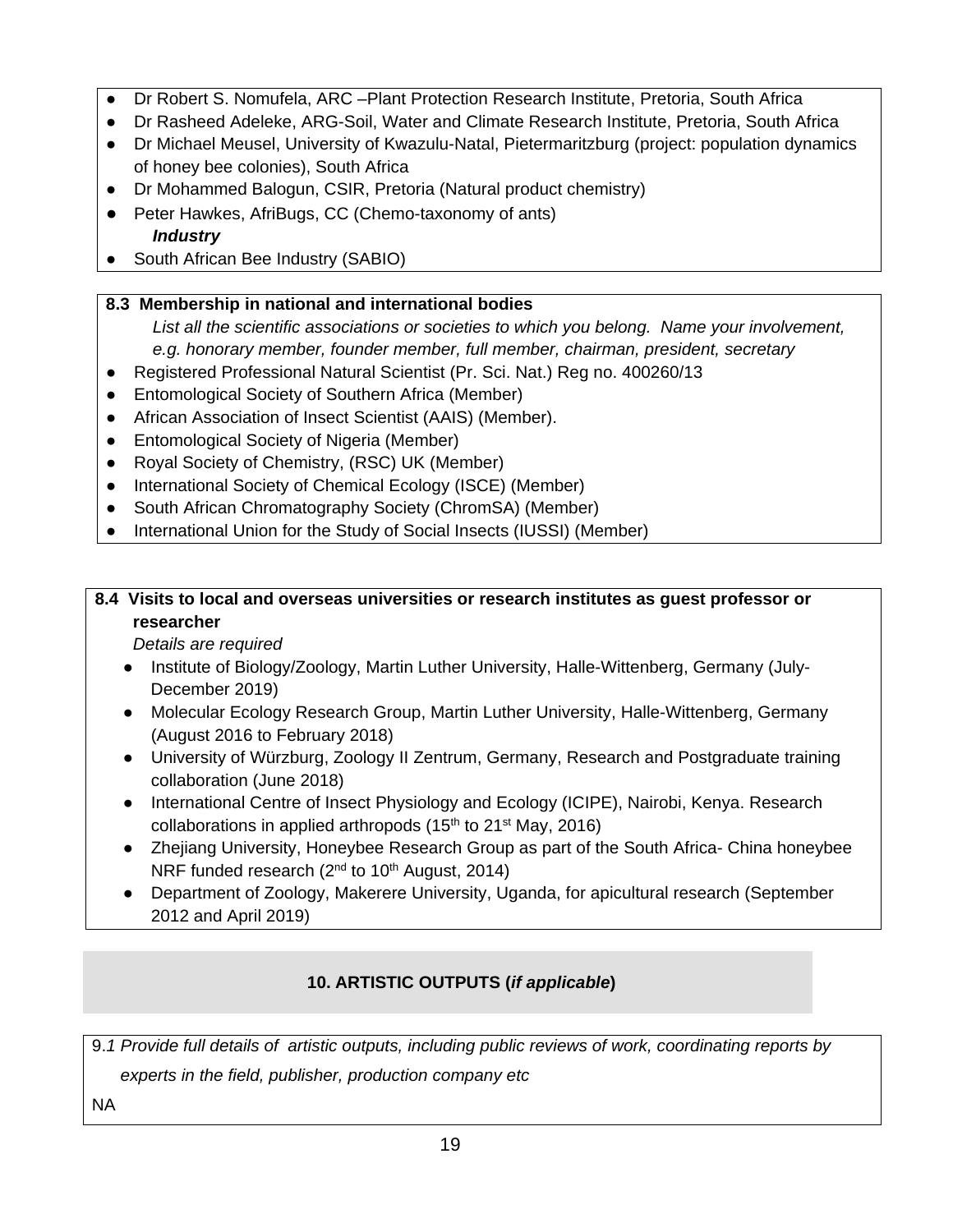## **10. MANAGEMENT AND ADMINISTRATIVE DUTIES**

- o *List your involvement in departmental activities (e.g. administrative functions), faculty (e.g. Faculty Committees) or other university activities.*
- Member Departmental Transformation Committee (Since 2018)
- Research Leader Future Africa (Since 2017) (http://www.futureafrica.science/index.php/our-community/research-leaders)
- Member University of Pretoria Reference Group on UP Africa strategy
- Internal reviewer for NRF Post Doc applications (2014, 2015)
- Departmental coordinator for *UP with science* ( 2014 to 2016)
- Member Departmental marketing and communication committee (Since 2015)
- Manager Analytical Chemistry facilities of the Chemical Ecology laboratory at the Social Insects Research Group (Since 2010)
- Participated in UP open days (Since 2011)

### **11. COMMUNITY SERVICE OR PROFESSIONAL SKILLS**

#### **11.1 Outreach projects**

*(e.g. project titles, institutions and communities involved, etc.)* 

- Annual talk/lectures (since 2010) to the Southern and Eastern Gauteng beekeepers association on the need to embrace proper beekeeping practices
- Beekeeping extension services via the Beekeeping Extension Society (BES) in Zaria, Nigeria
- Speaker at Postgraduate welcome/induction day(s) for Department of Research Support, University of Pretoria

### **11.2 Professional service performed**

*(e.g. courses presented, lectures at professional associations/clubs, radio or TV appearances, outside expert or appointment committee, etc.)* 

- Alternate member representing professional bodies (scientist) NSTF-South 32 awards adjudication panel, 2019 to date
- Scientific committee member 1<sup>st</sup> African edible insects conference, Harare, Zimbabwe (2019)
- Trainer Insect Chemical Ecology course for PhD students, ICE 2019, icipe, Nairobi, Kenya
- Member adjudication panel for NRF-Sweden research grant (2018)
- Member Executive committee of the AU's African Apicultural Platform (AAP), 2015 to 2018.
- Featured on Living Land an SABC education series on alternative sources of nutrition in the use of Insects for food and feed (April 2016)
- Member Agricultural Sciences adjudication panel for NRF-TWAS-DAAD PhD and MSc applications (December 2015)
- Regularly featured on Voice of America Hausa (VOA) service discussing beekeeping and other related activities (at least twice in a year)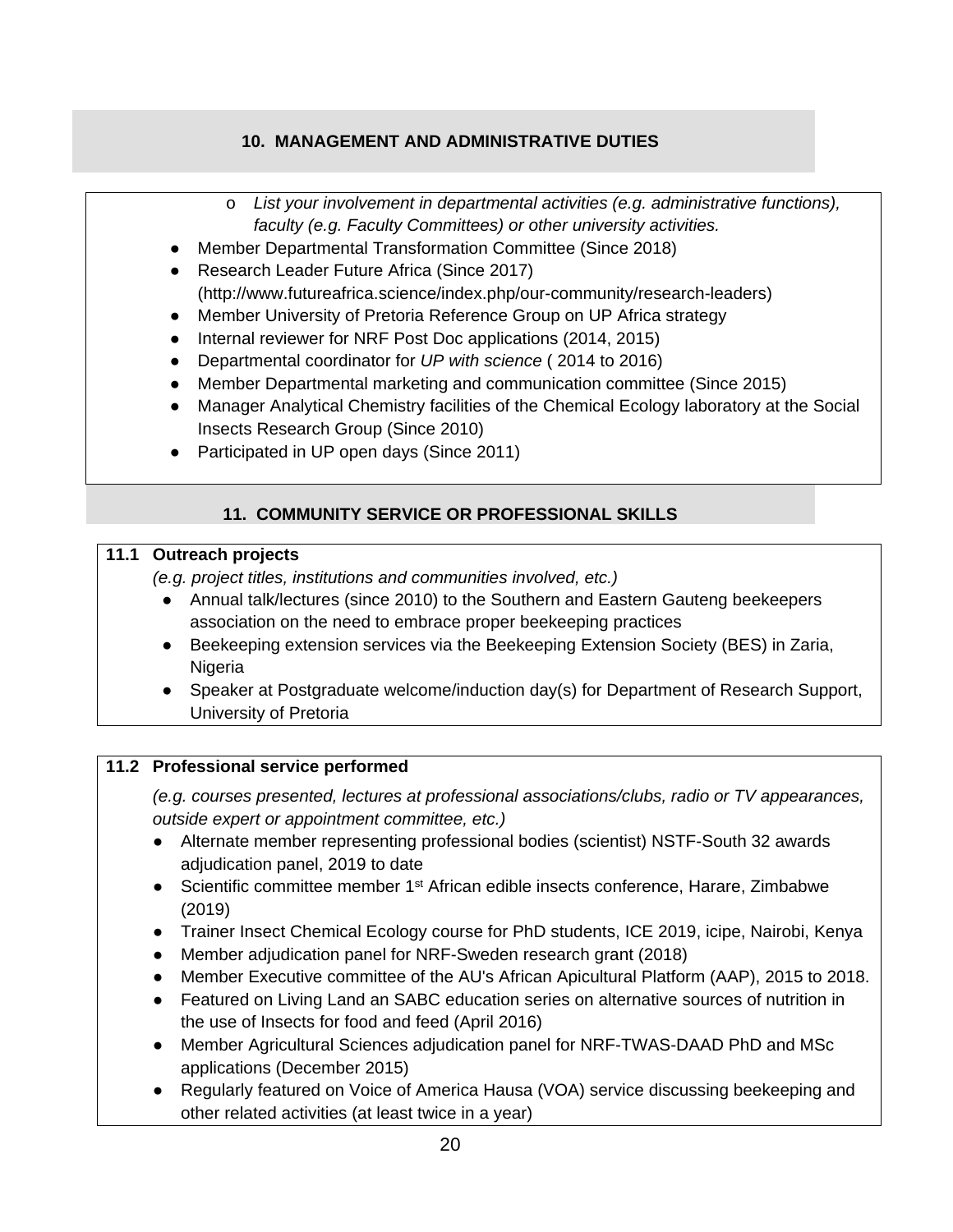- Featured as a guest on CII International radio programme *Witness Special* discussing Honeybees and beekeeping.
- Presented lectures as part of the BIOMATH coffee meetings, University of Pretoria

#### **11.4 Involvement with other universities/scientific institutions**

*(e.g. external examiner, editor of journal, advisory council, CSIR, SA Council for Scientific Professions)* 

- External examiner PhD, University of Madras, Chennai, India
- External examiner MSc, Makerere University, Uganda
- External examiner for MTech at Tshwane University of Technology, Pretoria
- Associate/handling editor International Journal of Tropical Insect Science, Springer

#### **11.5 Referee duties**

*(e.g. journals, dissertations/theses)* 

*Journals:* Served as a reviewer for the following journals:

- *Food chemistry*
- *Journal of Chemical Ecology*
- *Pest Management Science*
- *Journal of Experimental Biology*
- *Plos One*
- *PloS NTD*
- *Journal of Thermal Biology*
- *Crop Protection*
- *Chemoecology*
- *Evolutionary Applications*
- *Parasites and Vectors*
- *Journal of Insect Behaviour*
- *Journal of Insect Physiology*
- *Journal of Apicultural Research*
- *Journal of Applied Entomology*
- *African Entomology*
- *Bulletin of Experimental Research*
- *Heltares*
- *Journal of Biological and Agricultural Sciences*
- ● *International Journal of Tropical Insect Science*
- *Journal of Hymenopteran Research*
- *Phytoparasitica*

### **12. AWARDS AND SCIENTIFIC/SCHOLARLY RECOGNITION**

#### **12.1 Evaluation status as scientist/scholar**

*(e.g. NRF; first evaluation and date, subsequent evaluations and dates)*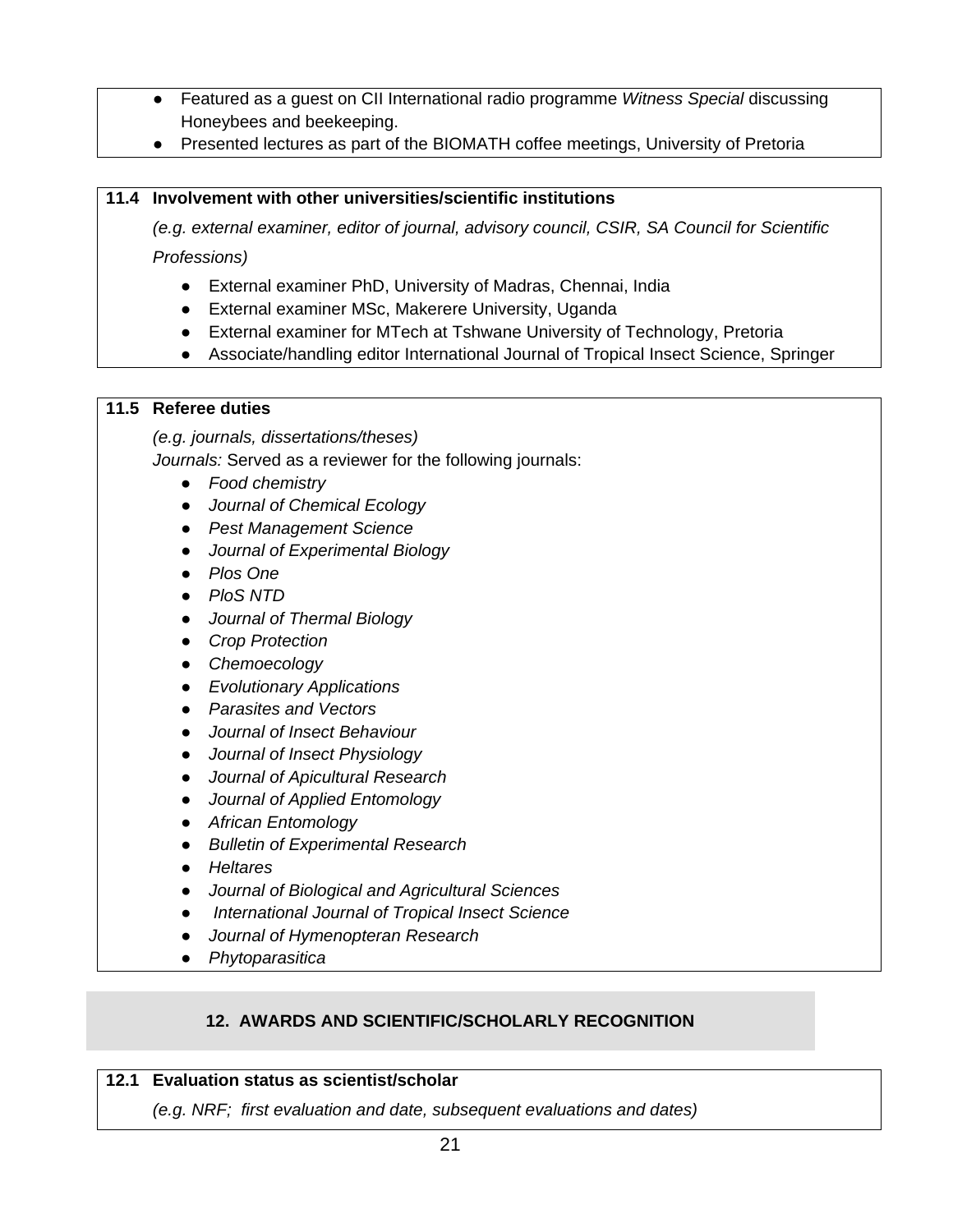#### **12.2 Research awards and prizes**

#### *Full details are required*

- Humboldt's Alumni Award for Innovative Networking ideas, Alexander von Humboldt's foundation, Germany (2019-2021)
- Tandem Research Fellowship, Alexander von Humboldt's Foundation, Germany (July-December 2019)
- National Research Foundation (NRF) Research Development Grant for Y-rated Researchers (2019-2021)
- National Research Foundation KIC African Interaction travel grant (January-July 2019)
- National Research Foundation (NRF) Incentive Funding for Y-rated Researchers (January 2017-December 2020)
- National Research Foundation (NRF) Thuthuka rating track grant to study genomic basis of communication in honeybees (March 2016 – December 2019)
- Georg Foster (HERMES) Research Fellowship for Experience Researchers, Alexander von Humboldt Foundation, Germany (August 2016 – February 2018)
- National Research Foundation (NRF) Knowledge Interchange and Collaboration (KIC) Africa interaction travel grant (December 2015-January 2016)
- National Research Foundation (NRF)/Department of Science and Technology (DST) Research Career Advancement Fellowship (2014 – 2019)
- Commonwealth MSc scholarship for Distance learning, at the University of Edinburgh, UK (2012 – 2015) to cover tuition and research
- National Research Foundation (NRF)/Department of Science and Technology (DST) Innovation Post-Doctoral Fellowship (2012 – 2014)
- Dean Assistantship Post-Doctoral Fellow, University of Pretoria, (January 2012 June 2012)
- University of Pretoria Postdoctoral fellowship (November 2010 December 2011),
- International Society of Chemical Ecology (ISCE), Scientists in developing countries grant to attend the 25th annual meeting in Neuchâtel, Switzerland (2009), Euro 1, 500 (R26,205)
- PhD fellowship of the African Regional Postgraduate Programme in Insect Science (ARPPIS) through the German Academic Exchange Programme (DAAD) at the International Centre of Insect Physiology and Ecology (ICIPE), Nairobi, Kenya (2006 – 2010)
- European Chemoreception Research Organisation (ECRO) student travel grant (2007)
- Boehringer Ingelheim Fonds (BIF) PhD student travel allowance to attend a PhD student course ICE 07 at the Swedish University of Agricultural Sciences Alnarp Sweden (4th- 16th June, 2007) to attend the Student chemical ecology course
- Overseas MSc Scholarship of the Petroleum Technology Development Fund (PTDF) Nigeria, (2003-2004)
- Total Nigeria PLC prize for Best graduating student in Biological Sciences 1999/2000 session, University of Abuja Nigeria (2000)

#### **13. REFEREES**

1. Prof Robin Crewe,